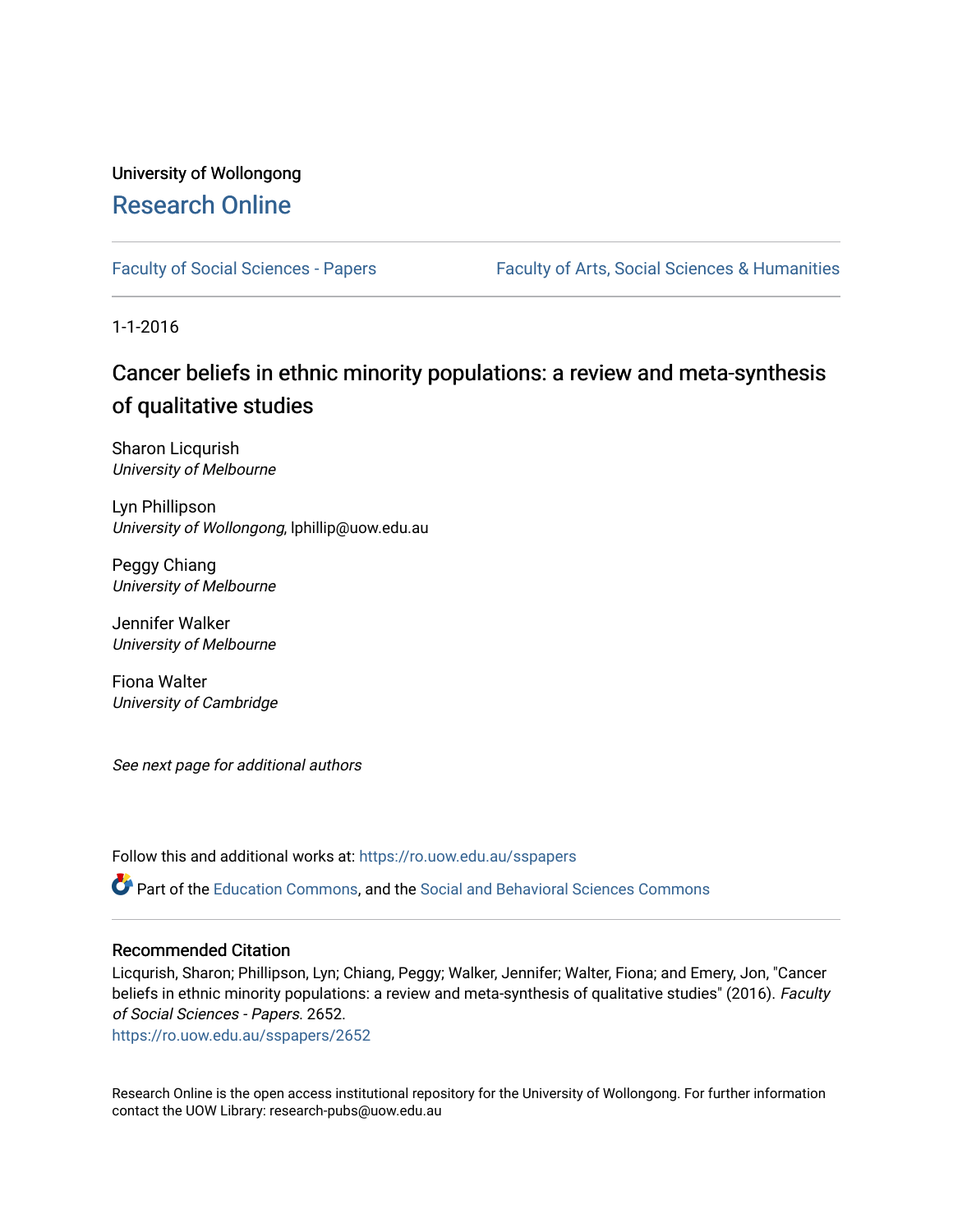# Cancer beliefs in ethnic minority populations: a review and meta-synthesis of qualitative studies

# **Abstract**

People from ethnic minorities often experience poorer cancer outcomes, possibly due to later presentation to healthcare and later diagnosis. We aimed to identify common cancer beliefs in minority populations in developed countries, which can affect symptom appraisal and help seeking for symptomatic cancer. Our systematic review found 15 relevant qualitative studies, located in the United Kingdom (six), United States (five), Australia (two) and Canada (two) of African, African-American, Asian, Arabic, Hispanic and Latino minority groups. We conducted a meta-synthesis that found specific emotional reactions to cancer, knowledge and beliefs and interactions with healthcare services as contributing factors in help seeking for a cancer diagnosis. These findings may be useful to inform the development of interventions to facilitate cancer diagnosis in minority populations.

# Keywords

ethnic, populations, minority, review, meta, cancer, synthesis, qualitative, beliefs, studies

# **Disciplines**

Education | Social and Behavioral Sciences

# Publication Details

Licqurish, S., Phillipson, L., Chiang, P., Walker, J., Walter, F. & Emery, J. (2017). Cancer beliefs in ethnic minority populations: a review and meta-synthesis of qualitative studies. European Journal of Cancer Care, 26 (1), e12556-1-e12556-13.

# Authors

Sharon Licqurish, Lyn Phillipson, Peggy Chiang, Jennifer Walker, Fiona Walter, and Jon Emery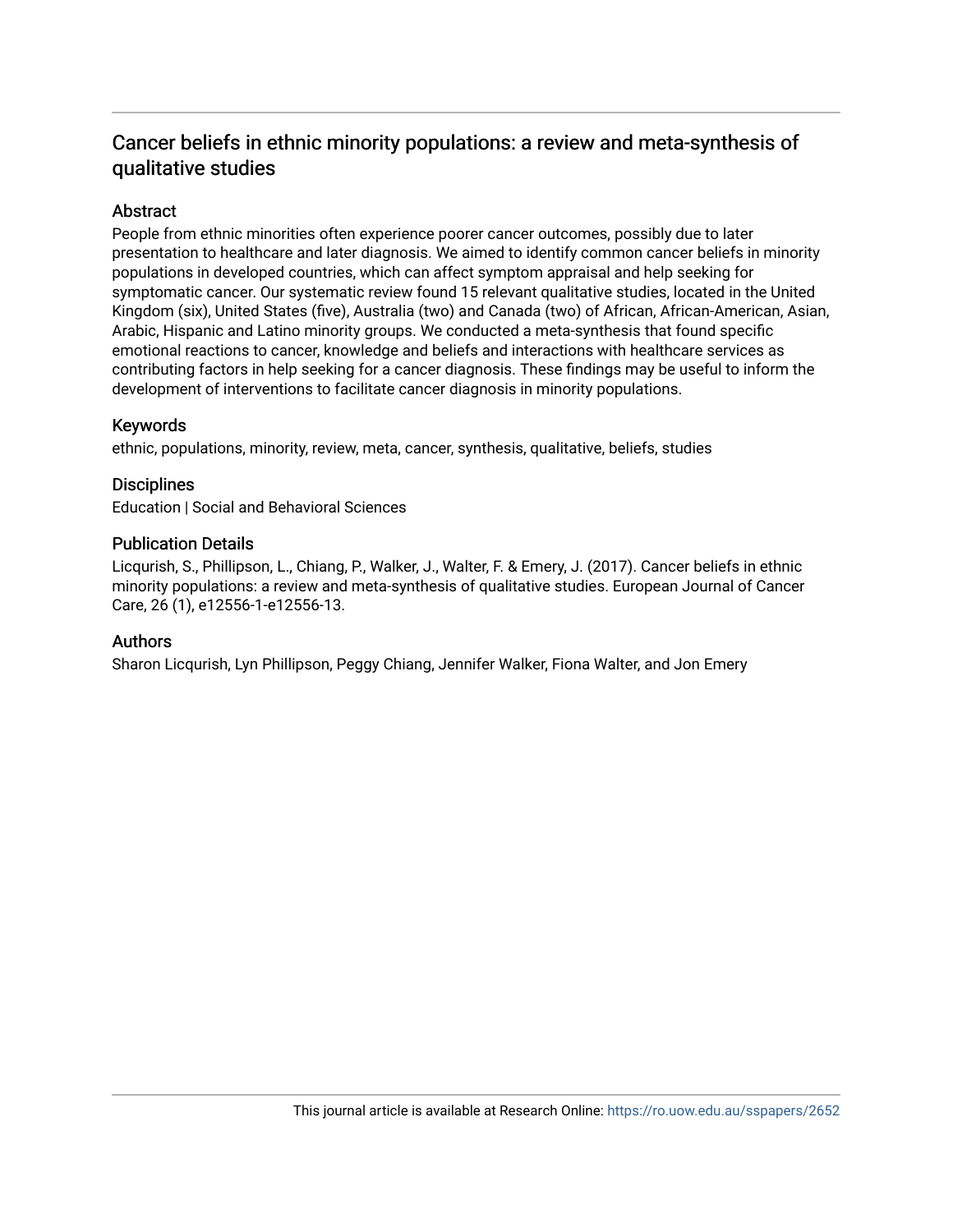# **Licqurish, S, Phillipson, L, Walker, J., Emery, J., and Walter, F. and Emery J. (2016) Cancer beliefs in ethnic minority populations: a review and meta-synthesis of qualitative studies European Journal of Cancer Care, 1-13 August 2016 DOI: 10.1111/ecc.12556 –**

# **Introduction**

Prolonged time to diagnosis is associated with poorer survival for many common cancers (Richards 2009; Tørring et al. 2011). While delays in diagnosis after presentation to health care professionals can negatively impact prognosis (Tørring et al. 2013), patient-related delays are also important factors in cancer treatment success (Walter et al. 2012; Macleod et al. 2009). Patients' decisions about help-seeking relies on their awareness of which symptoms are potentially serious; this can depend on social factors, such as belief systems, health literacy and health care access. Evidence suggests that people from culturally diverse, or ethnic minority, populations tend to have lower participation in screening programs and present with more advanced disease, which negatively impacts their treatment and prognosis (Phillipson et al. 2012).

Culture is considered a social determinant of health that acts at a community and population level. Broadly speaking, the definition of culture encompasses ideas, customs, social behaviour, attitudes and characteristics of a particular social group. Whilst culture appears to influence understandings about cancer, cultural explanations must also be considered in light of other economic and social determinants (Dein 2004). The World Health Organisation (WHO) acknowledge that social determinants of health make a major contribution to health inequities within and between countries and has recommended a greater focus on social determinants, such as culture, in public health research (CSDH 2008). A collaborative research initiative, the International Cancer Benchmarking Partnership (ICBP), has been established to explore how social and/or cultural factors influence cancer patients' symptom appraisal and help-seeking, and to determine if these factors influence diagnostic delay. ICBP recently reported international differences in cancer awareness, and barriers to help-seeking but there were insufficient participants from culturally diverse backgrounds to examine the effect of culture (Forbes et al. 2013).

Ethnic diversity is a characteristic of many high-resource countries as migration from developing to developed countries is growing rapidly. One-fifth of the world's migrant population resides in the United States with representation from over 60 countries. This cultural diversity is also reflected in populations in Australia, the United Kingdom, Canada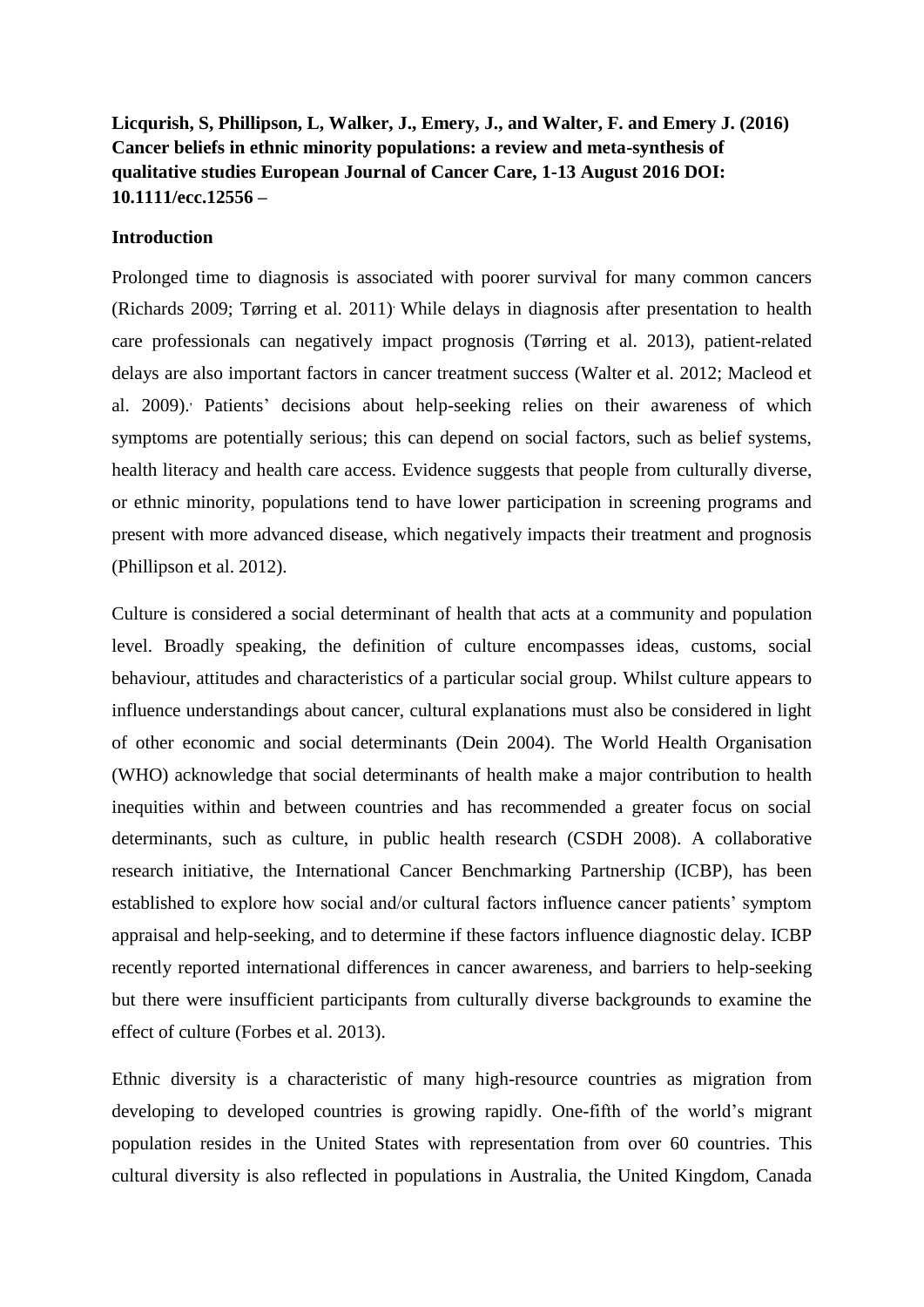and New Zealand (Parsons & Walmsley 2011). Studying cancer beliefs, and factors specific to ethnic minorities, is therefore essential to inform health services provision within countries and globally.

Previous meta-syntheses exploring cancer from an ethnic or cultural perspective have been conducted, yet they focus either on experiences post-diagnosis, (Harun et al. 2013; Macleod et al. 2009; Evans et al. 2008; Yoo et al. 2014) participation in screening, (Lu et al. 2012; Javanparast et al. 2010; Masi et al. 2007) Indigenous peoples' beliefs and knowledge about cancer screening, (Kolahdooz et al. 2014) or understanding of cancer risk (Lipworth et al. 2010). There has also been a meta-synthesis of studies of diagnostic intervals in specific ethnic populations in the United Kingdom (Martins et al. 2013) and a quantitative synthesis focussing on diagnostic delays and health service access related to bowel cancer screening (Javanparast et al. 2010). This review is the first to identify cancer beliefs commonly held in ethnic minority populations.

### **Methods**

#### **Data Selection**

We searched Medline, CINAHL, Cochrane, PsycINFO and Web of Knowledge for full-text articles published in peer-reviewed journals from 2004 to April 2015. The inclusion criteria were; qualitative studies published in English reporting primary findings about cancer beliefs in ethnic minority populations with participants over 18 years, who may or may not have experienced a cancer diagnosis. We included only qualitative studies because the methodology allows an in-depth exploration of this topic. Studies focussing on cancer screening participation, health care provision and survivorship were excluded because we wanted to focus on beliefs that may influence decision-making and help-seeking for a cancer diagnosis. The publication years were limited to the previous ten years to ensure the data were contemporary, considering the changing nature of cultural contexts. The search strategy was approved by all co-authors. The following search terms and keywords were used in various combinations for the respective database searches by two researchers (SL; PPCC): cancer or neoplasms; culture; ethnolog\*; diagnosis; beliefs; health knowledge; health care access; attitudes; humans (Figure 1). Articles with keyword 'screening' were excluded because attitudes to screening have been published in previous reviews. Reference lists of included articles were searched by the reviewers for further relevant articles and where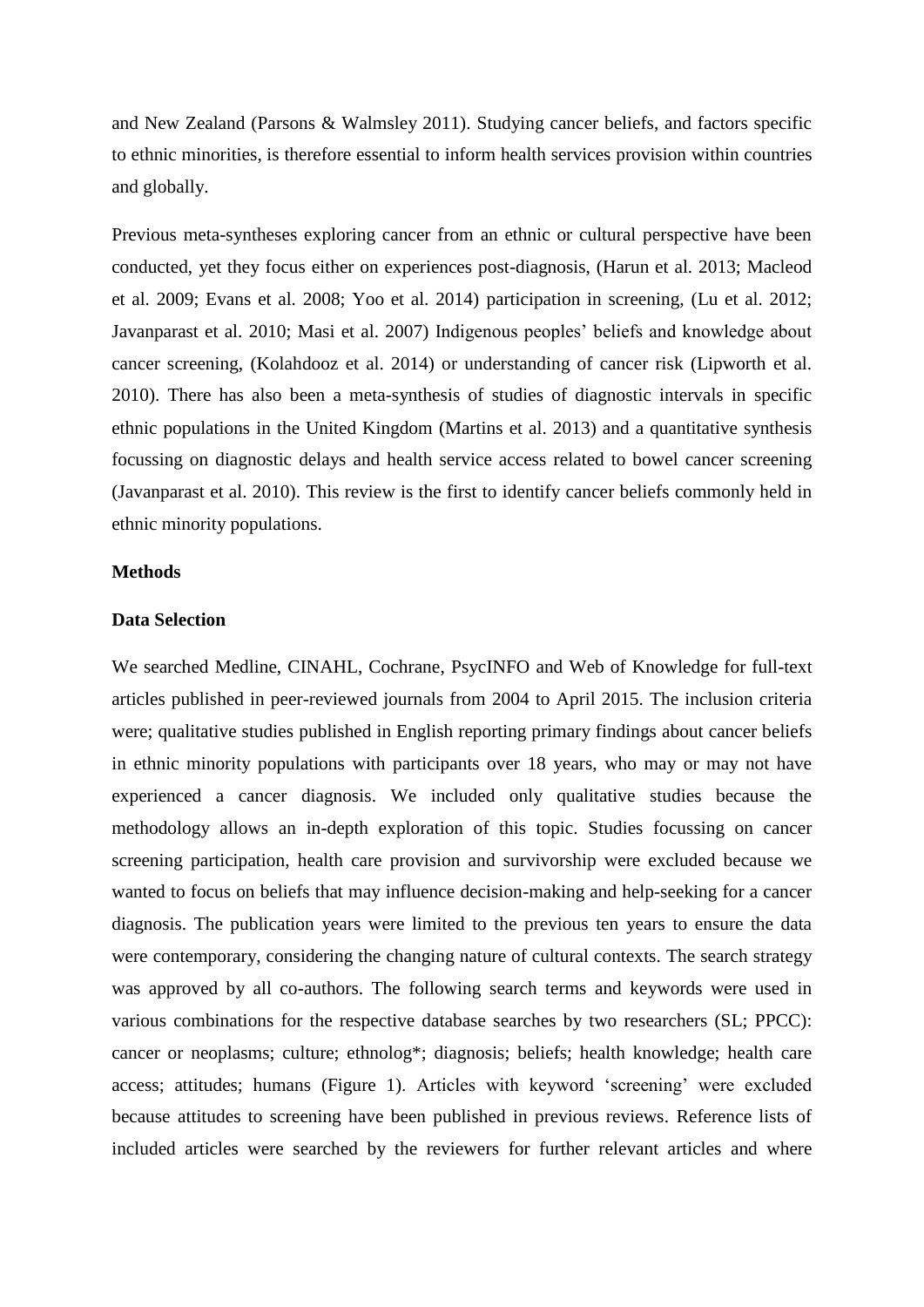possible the authors were contacted to request further information or identify additional papers for review.

#### **Study Selection**

Two reviewers (SL; PPCC) conducted the literature searches and identified papers suitable for abstract review. Papers were selected by these reviewers for full-text review. Additional studies were identified by screening reference lists of included papers and by consultation with authors.

#### **Data extraction**

Data were extracted by two reviewers into a pro-forma modelled on the Critical Appraisals Skills Program (CASP) (CASP UK 2013) criteria (Figure 2). The methodology, demographic data (including ethnicity, location of study, tumour type, gender), sample size, recruitment strategy, details of data collection and analysis methods were extracted into this pro-forma. Demographic data and findings were then uploaded into *Dedoose©* (Sociocultural Research Consultants ("SCRC") 2014) software for analysis.

#### **Analysis**

Critical Interpretative Synthesis (CIS), as developed and described by Dixon-Woods and colleagues (Dixon-Woods et al. 2006) informed the data analysis. Qualitative synthesis methods are used for the examination, critical comparison and synthesis of qualitative studies exploring a related topic, and there are numerous methods that can be adopted (Britten et al. 2002; Sandelowski et al. 1997; Barnett-Page & Thomas 2009; Dixon-Woods et al. 2006; Whalley Hammell 2007). The methods provide a systematic and rigorous approach and therefore provide a legitimate source of evidence to inform health policy and practice (Barnett-Page & Thomas 2009). CIS was chosen because it has been applied to the synthesis of qualitative studies exploring health care access by vulnerable groups and can be used to synthesise data collected by different methodologies and disciplines (Barnett-Page & Thomas 2009), which was the case in this review.

Once identified as relevant to the research question, papers were critically assessed for research quality. Primary findings, researcher interpretations of primary findings, and demographic data from the included papers were uploaded into *Dedoose* qualitative analysis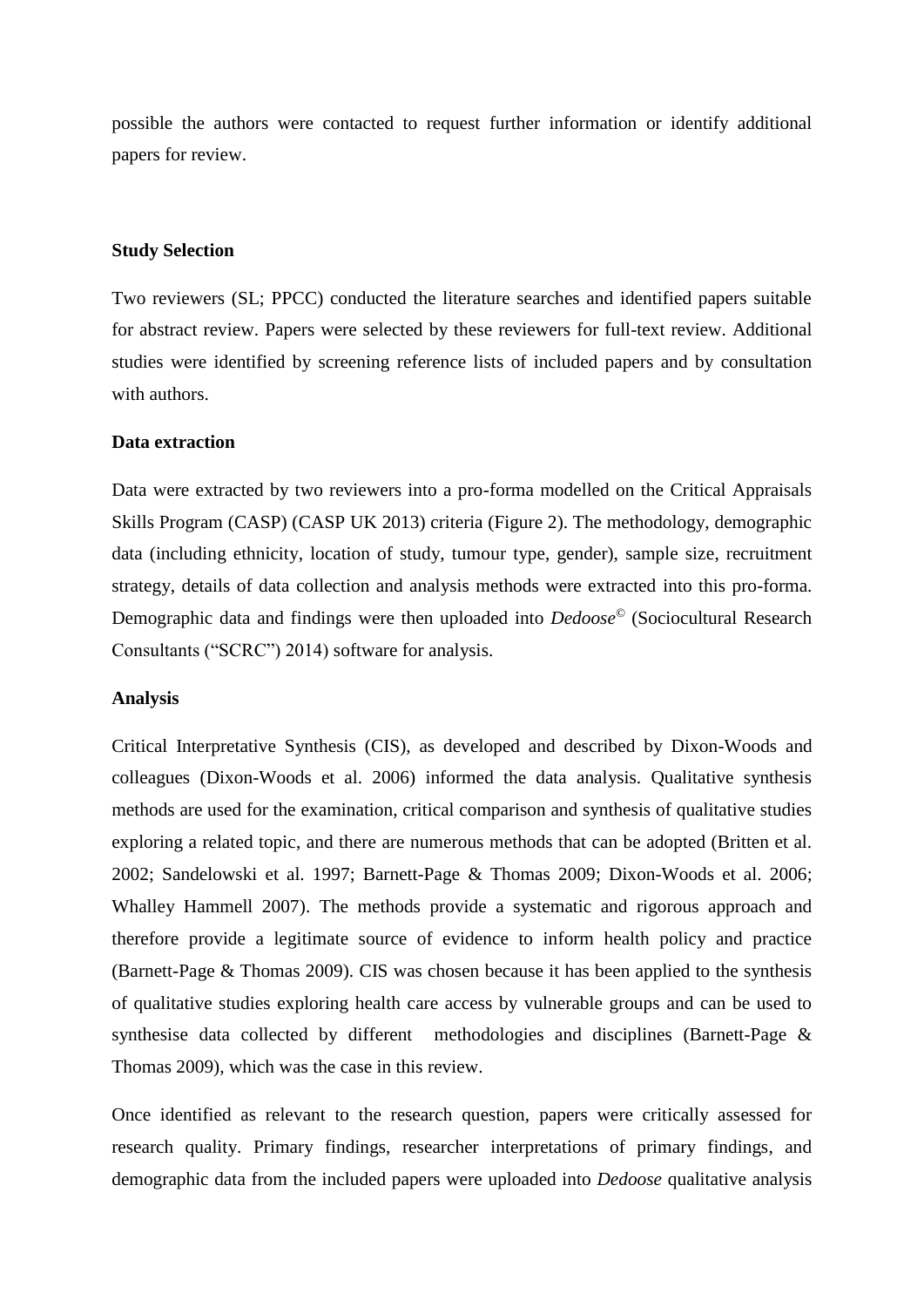software. (SCRC 2014) Analysis was led by an experienced qualitative researcher via an inductive process of line-by-line coding of the findings extracted from each paper and categorising and a constant comparative method (Dixon-Woods et al. 2006). Demographic data, incorporating cultural or ethnic group, tumour type, gender and location of study were linked to the code excerpts. These data were then linked with the categories and themes from each paper to assist deeper analysis, both primary and by sub-group. Relationships were developed between the categories that synthesised the findings across all the included papers. The findings, emerging categories and themes were discussed between three experienced qualitative researchers engaged in cancer research (SL, PPCC, JDE) and the final categories and themes were peer-reviewed by a further three experienced qualitative researchers in cancer research (LP; FW; JW). The team approach to analysis facilitated a broader understanding of the phenomenon (Tong et al. 2007) and validation of the analysis (Miles & Huberman 1994) . The rigour of the analysis was also enhanced by the use of qualitative data analysis software and the coding processes (Tong et al. 2007).

#### **Findings**

We screened 526 potentially relevant articles, 15 of which were included in the final analysis (Figure 3; Table 1). Publication dates ranged from 2004-2014. Studies were located in the United Kingdom (six), United States of America (five), Australia (two) and Canada (two). The mean number of study participants was 31.7 (range 20-56), with a total of 476 participants included from all 15 studies (429 female; 93 non-specified gender). The minority groups were African, African-American, Asian (South East, Southern and Chinese), Arabic, Hispanic and Latino. Seven studies explored breast cancer, seven explored cancer in general, and one focussed on prostate cancer. Data were collected via interviews in nine of the studies, and via focus groups in five studies, then transcribed and analysed using thematic and/or content analysis, or narrative analysis (Table 1). The quality of reporting and methodology was measured using CASP criteria (Figure 2), with scores ranging from 24-30/35 points.

The following six categories were identified: knowledge, fatalism, attitudes, secrecy, fear, health service barriers. These categories were present across all of the ethnic minority groups. There were differences in the specific themes within each of these categories, between cultural groups (Table 2). Examples of quotations for each theme and category are provided in Table 3.

#### **Knowledge**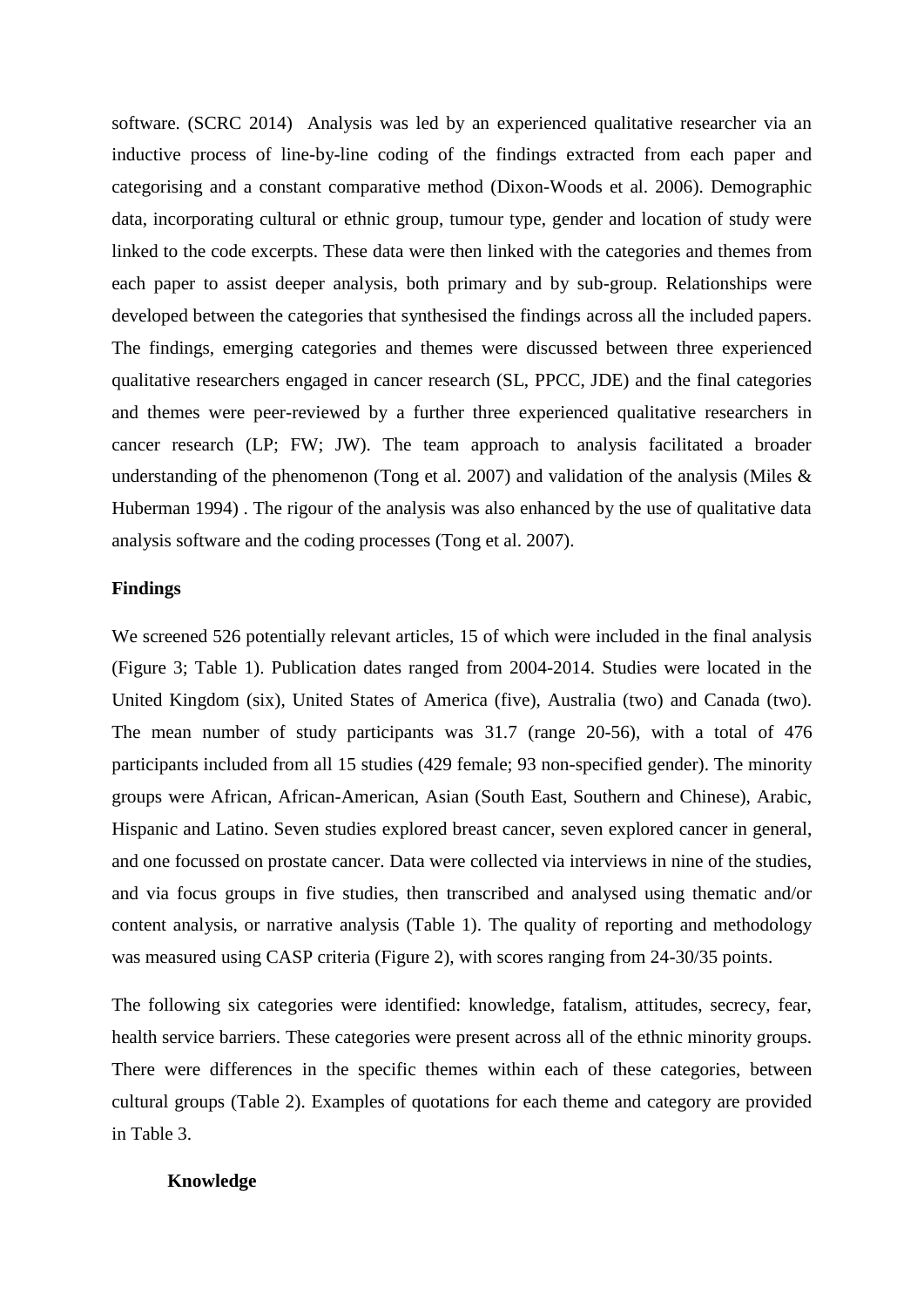The themes related to knowledge were low health literacy (LHL) about causes of cancer; LHL about signs and symptoms of cancer; and LHL about treatment and prognosis. All of the groups demonstrated low levels of knowledge about cancer. Established causes of cancer, such as lifestyle and genetic factors, were mentioned infrequently. Low levels of knowledge about causes of cancer and cancer prevention were present in five of the seven ethnic minority groups. Africans in the UK had particularly poor health literacy about the causes of cancer. The Chinese and Arab Australian and the Arab-American groups mentioned lifestyle, environmental, dietary and hereditary factors as potential causes of cancer. The South Asian people in the UK groups were aware of lifestyle factors that contributed to cancer. Superstitious beliefs about the causes of cancer, for example cancer was caused by 'bad luck', 'curses' or 'black magic', were common in the Chinese Australian and East Asian's in the UK. Some of these beliefs overlapped with faith-based beliefs, for instance attributing cancer to 'bad Karma' or negative Feng Shui.

The African American men believed that prostate cancer was painful and some were "shocked" (Thomas 2004) to hear that it could present asymptomatically. They also did not perceive themselves as at risk of prostate cancer unless a close male relative had experienced it. Some had a general awareness, albeit somewhat imprecise understanding, of some prostate cancer symptoms.

Low health literacy about the signs and symptoms of cancer was common in all of the minority groups. For example, some of the East and South Asian women in the UK were aware that a breast lump may be malignant, whereas others expected that a malignant breast lump would always be painful. There was a strong association between severity and/or escalation of symptoms and decision to seek help, particularly in the Asian women in the UK with breast cancer, who waited until they had pain and/or bleeding before seeking help.

Lack of knowledge about cancer causes and symptoms – compounded by fear and stigma about cancer - were directly attributed to delays in help-seeking for breast cancer in the people from Southern Asian backgrounds. Three out of the seven ethnic groups had limited awareness/knowledge about cancer treatment and prognosis. The overwhelming perception that cancer is invariably fatal was prevalent in all of the groups, demonstrating a low level of health literacy in regard to treatment and prognosis.

# **Fatalism**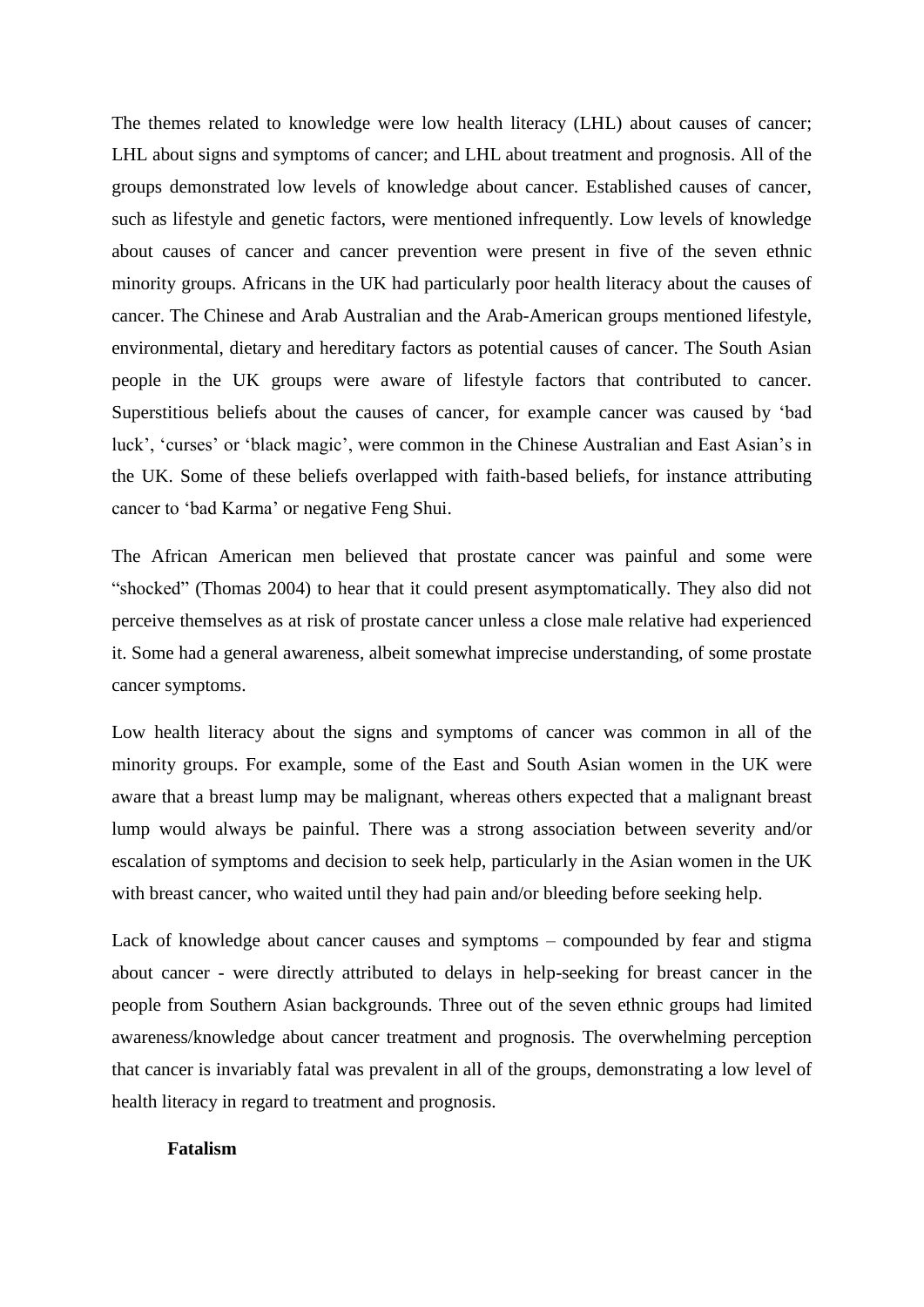Fatalistic beliefs about the causation, progression and survival from cancer were present in all the included studies apart from the African-American men. Fatalism, or the notion that cancer is a predetermined condition or destiny, was found in all ethnic groups. American Latino women suggested their 'destiny' could be overcome by self-efficacy, knowledge and optimism about treatment (if cancer is diagnosed early). Motivated by a desire to have their cancer treated, they were active in self-examination and help-seeking. Although they saw it as their 'destiny' rather than God's will to have the disease, they had 'will' to fight it. These women also had a degree of knowledge, self-efficacy and optimism about treatment and prognosis, which stood out in contrast to the other ethnic groups who had lower levels of knowledge, and were pessimistic and fearful about prognosis. The belief that a cancer diagnosis was 'God's will', either a punishment or challenge, predominated in over half of the ethnic groups, with the English South East Asian and Australian Chinese more inclined to believe that cancer was Karmic retribution for past wrongdoing based on their Buddhist or Taoist beliefs. The Chinese Australians were likely to consult a fortune-teller, monks or nuns for healing to address their 'bad luck'.

### **Attitudes**

Attitudes about cancer included optimism, pessimism, pragmatism, stoicism, self-sacrifice and denial. Fear and knowledge about cancer influenced the attitudes that people within the ethnic groups expressed toward cancer. Most of the migrant groups had a pessimistic attitude about cancer prognosis; except for Latino Americans who were optimistic about treatment and prognosis for breast cancer when detected early. Pessimism influenced decisions about help-seeking: some ignored their symptoms out of fear, which led to denial and secrecy (e.g. Southern Asians in the UK). Others' fatalistic beliefs engendered a pragmatic attitude, such as Chinese Australians, who saw illness as a natural part of life and symptoms or discomforts a normal process of aging which did not require consultation with a medical practitioner. The American Latino women's optimism about cancer treatment (when detected early) motivated them to seek help early. In contrast, stoicism was a barrier to help-seeking for breast cancer in the English South East and Southern Asian groups as well as the African-American men in regards to prostate cancer. The Arabic, South East and Southern Asian, Hispanic and English Africans tended to put their family needs above their personal health, and would delay helpseeking out of concern for their family's emotional or practical needs.

#### **Secrecy**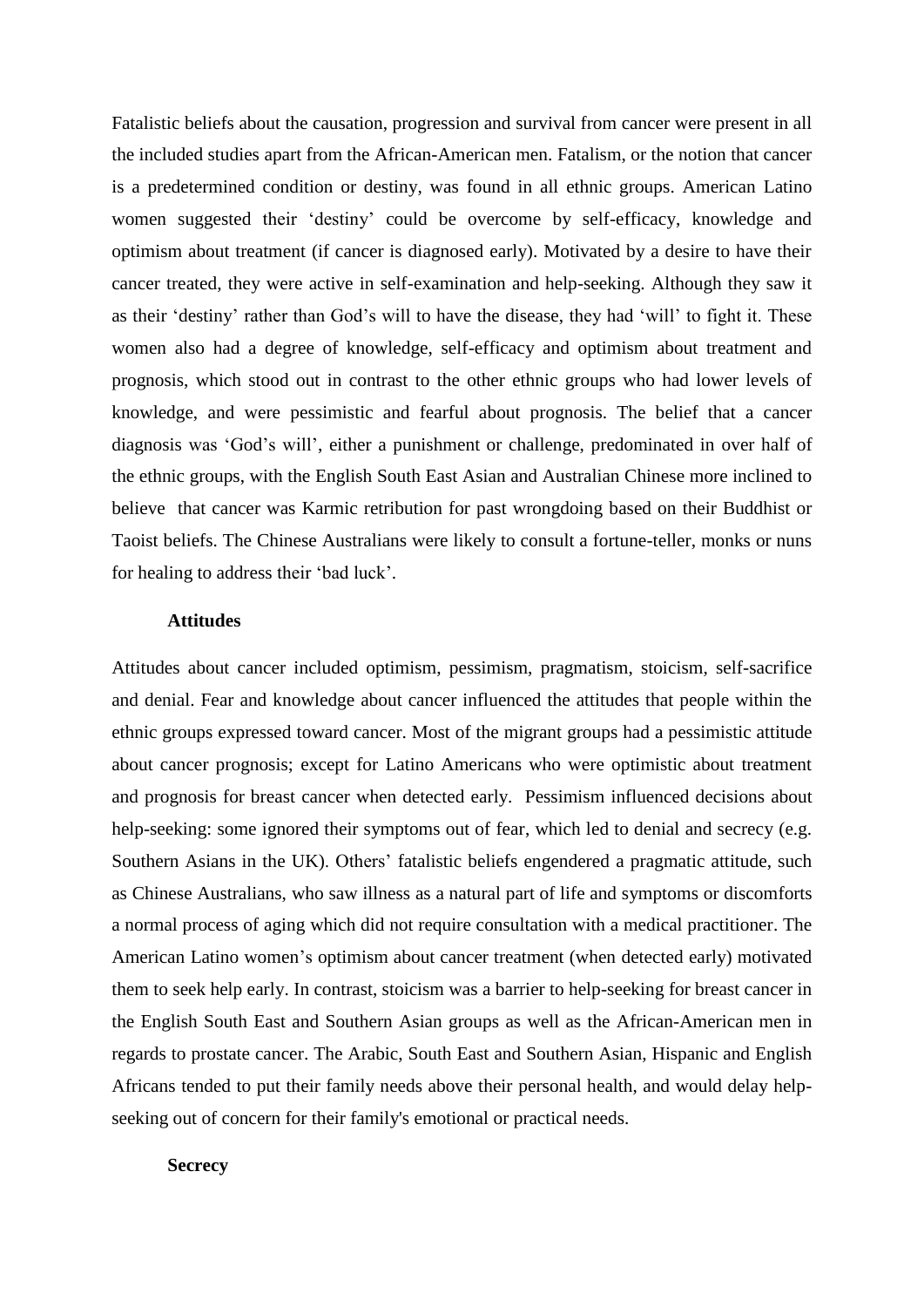Secrecy and stigma contributed to people avoiding help-seeking and ignoring their symptoms, particularly in the Asian groups. The Australian Chinese and English South East Asian groups' beliefs about the contagious nature of cancer contributed to cancer stigma. They would avoid people with cancer for fear of catching it from saliva, clothing, dishes and blankets. Cancer was also a taboo subject and not discussed outside immediate family, for fear of stigma brought upon the family. The American Hispanics were also reluctant to discuss cancer out of 'respect' for their family.

### **Fear**

All of the minority groups were fearful of a cancer diagnosis and believed that cancer is a 'death sentence'. The way this fear manifested, in terms of help-seeking, was complex and multi-factorial and interrelated with the other cancer beliefs identified in this review. Fear could either delay help-seeking or motivate help-seeking. All of the minority groups expressed a nihilistic belief that cancer diagnosis equates to death. The Australian Chinese and South East Asians were more likely to hold fatalistic, faith-based beliefs about death and dying which engendered a pragmatic attitude towards illness and death, and were therefore less fearful of death from cancer. Fear was a motivating factor for help-seeking in the Latino women in America. In contrast, fear of finding cancer led to delayed help-seeking in the English African and South Asians as well as African American and Australian Arabic people. For example, because of beliefs around contagion, stigma and taboo, the South Asian groups expressed fears of being diagnosed with cancer because they would then be avoided by friends and family. These issues led to women hiding symptoms from their family and avoiding help-seeking.

### **Health Service Barriers**

Themes relating to barriers to accessing health services included language barriers, embarrassment, discrimination, lack of autonomy and use of traditional medicine. All of the ethnic minority groups noted that they had difficulties and reluctance to access health care services due to language barriers. Most of the groups preferred to see health care providers who spoke their native language and, if they were communicating in English, they often had difficulty understanding their health care provider. Embarrassment about physical symptoms and/or intimate examinations was found to be a barrier to health care access in four out of the seven minority groups. When specifically asked if their Muslim faith can be a barrier to accessing health care, women from Arab backgrounds said that they preferred to be seen by a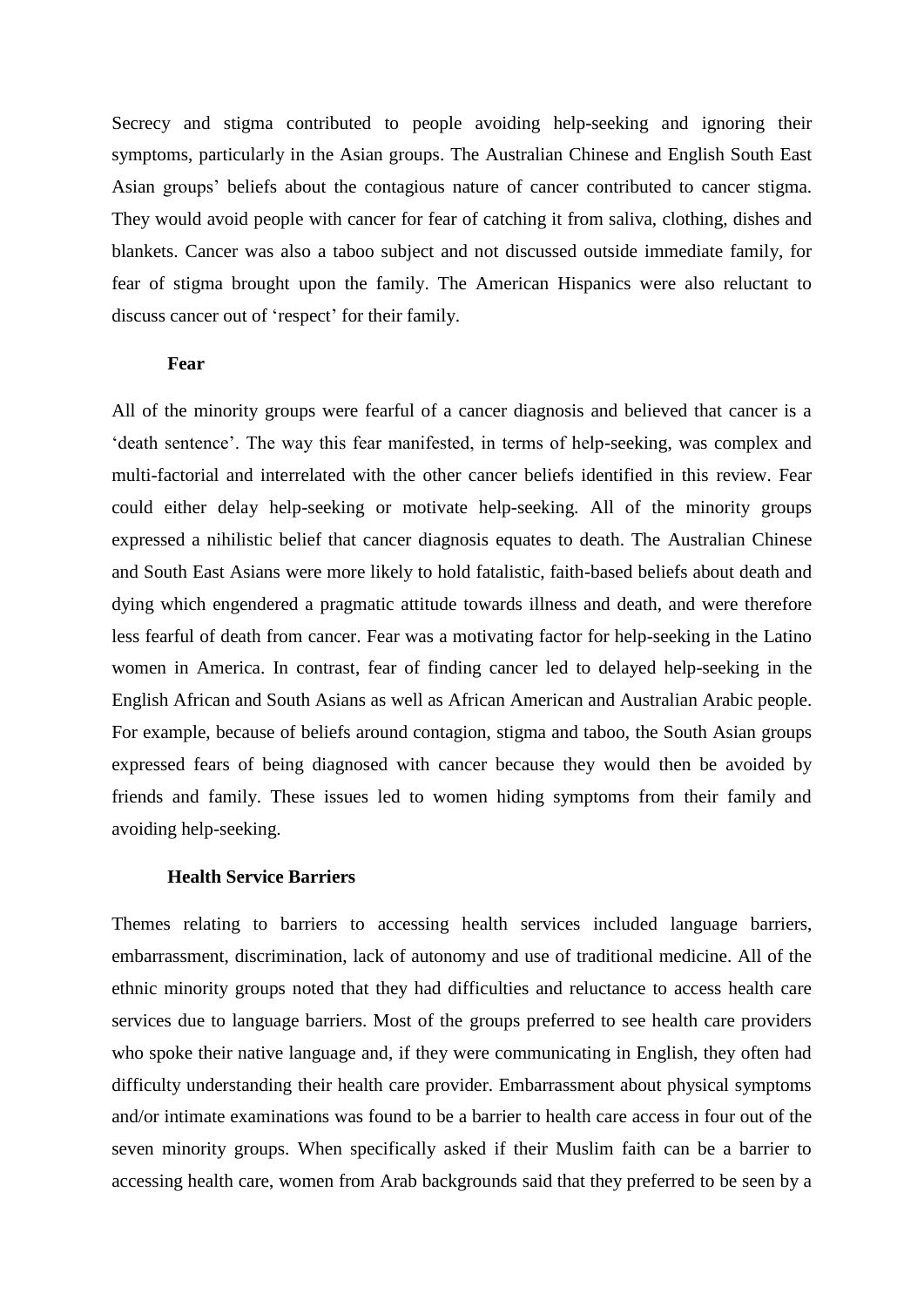female physician but they would see a male doctor if they have a 'problem'. The Hispanic and South Asians also expressed a preference for breast examination by a female practitioner.

The American Arabic people felt discriminated against in New York after the 2001 'September 11' attacks. The men were reluctant to access health care services for fear of being deported and the women expressed concern about assumptions made by health-care workers because they wore a Hijab (Head-covering). The Chinese Australians indicated that it is common to use Traditional Chinese Medicine and consult faith healers for cancer, which may have influenced their decision-making in terms of seeking help from Western medicine practitioners.

# **Discussion**

This is the first systematic review of qualitative studies which explores the effects of cancer beliefs on symptom appraisal and help-seeking for cancer in ethnic minority populations. We found that fatalism, fear, stigma, poor knowledge about cancer causation, symptoms, treatment and prognosis, and attitudes about cancer influence symptom appraisal and helpseeking and could potentially affect timely cancer diagnosis in people from ethnic minority backgrounds. The role of 'God's will', fate or destiny was a significant influence on beliefs around cancer causation, and acceptance of a cancer diagnosis. Fatalism, including the beliefs that an Omnipotent force (i.e God/s, Karma or Heaven) influenced causation and prognosis of cancer, was present in all the minority groups studied. This has not been observed as an important influence in other studies of diagnostic delay in non-minority populations (Tod et al. 2008; Esteva et al. 2013; Almuammar et al. 2010). Similar fatalistic beliefs and acceptance of fate has been found in qualitative studies of cancer beliefs in Hong Kong Chinese (Chan et al. 2009) and Malaysian (Taib et al. 2011) populations. There was variation about these beliefs within the groups: the Latino and Turkish women believed that God would be able to facilitate healing; the Asian groups tended to be more accepting of their 'fate' of death from cancer, and Arab groups saw cancer as a punishment from God. Faith-based beliefs have also been identified as influencing cancer screening behaviour in culturally and linguistically diverse populations (Phillipson et al. 2012). Within the broader health literature, these interrelated faith-related beliefs have been conceptualised within the single term 'fatalism'. For example, Shen and colleagues (2010) suggest that fatalism include the concepts of predeterminism (it doesn't matter what you do), luck (my health is a matter of luck) and pessimism (an expectation of poor health). In this light, whilst faith or religious beliefs may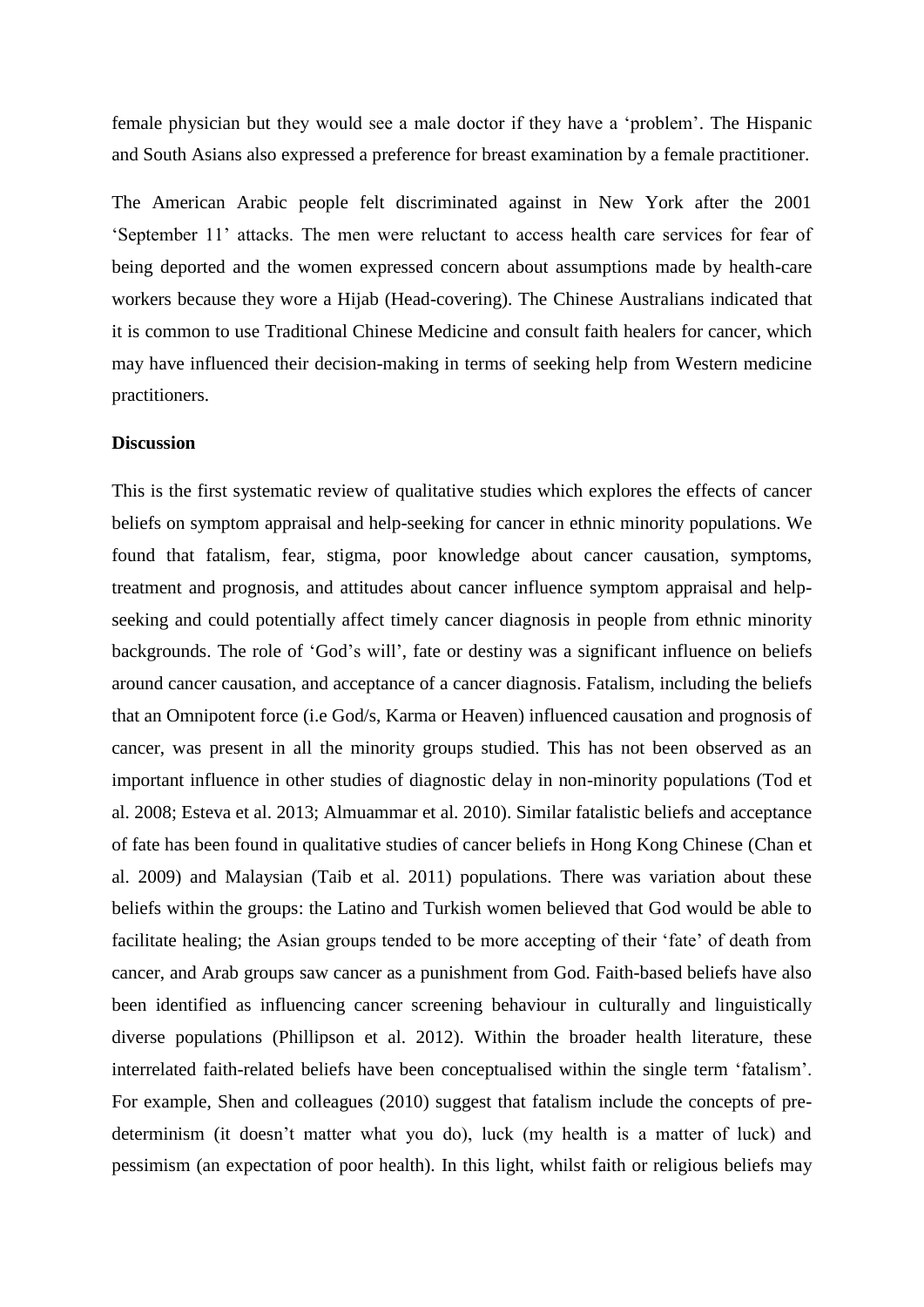influence the degree or prevalence of fatalism associated with cancer within a particular cultural group (Powe & Finnie 2003; Gullatte et al. 2010), it is possible that fatalism may also be a general attitude that contributes to delayed help seeking, present more or less within different culturally groupings and interacting with specific religious beliefs.

There was a strong sense of stigma and secrecy about cancer across ethnic groups in this review. Secrecy and stigma about cancer have also been identified as contributing to diagnostic delay in Irish (Scanlon et al. 2006) and UK lung cancer patient (Tod et al. 2008). The Irish believed that a cancer diagnosis brought shame on the family and was a sign of weakness (Scanlon et al. 2006), while the UK lung cancer patients felt stigmatised due to the association between smoking and lung cancer and a sense of personal blame (Tod et al. 2008). To reduce cancer– related stigma, there is an emerging consensus that effective interventions must be informed by a more thorough understanding of both the culturallyspecific and disease-specific variables that contribute to health related stigma (Chapple et al. 2004; Weiss et al. 2006; Stuber et al. 2014; Scambler 2009; Gregg 2011; Chambers et al. 2012).

This review found that help-seeking motivation was associated with a perceived escalation in severity of symptoms, such as pain or bleeding. This has shown to be a factor motivating help-seeking in general populations,(Almuammar et al. 2010) Mexican women (Hubbell 2006) and colorectal cancer (Esteva et al. 2013). Delays associated with misinterpretation of symptoms, and optimistic beliefs about symptoms have been found in studies of rural Australians (Emery et al. 2013), Irish (Scanlon et al. 2006) and people from the UK with lung cancer (Tod et al. 2008). Stoicism was evident in the South East Asian minority groups in this study, but this is a common theme in research in non-minority populations also. Stoicism has been identified as a factor for delayed help seeking in studies of rural Australians (Emery et al. 2013), Irish (Scanlon et al. 2006) British men (Tod et al. 2008) and Hong Kong Chinese (Chan et al. 2009). Stoicism, like fatalism, therefore may be a general attitude that contributes to delayed help seeking, but may be more prevalent in specific cultural or minority groups.

The ways in which fear and pessimism motivate or de-motivate people to seek help is highlighted in this review. Fear of death from cancer was reported across all the minority groups, yet fear of cancer is not unique to minority populations. Fear is a factor for poor participation in cancer screening in culturally diverse populations (Phillipson et al. 2012;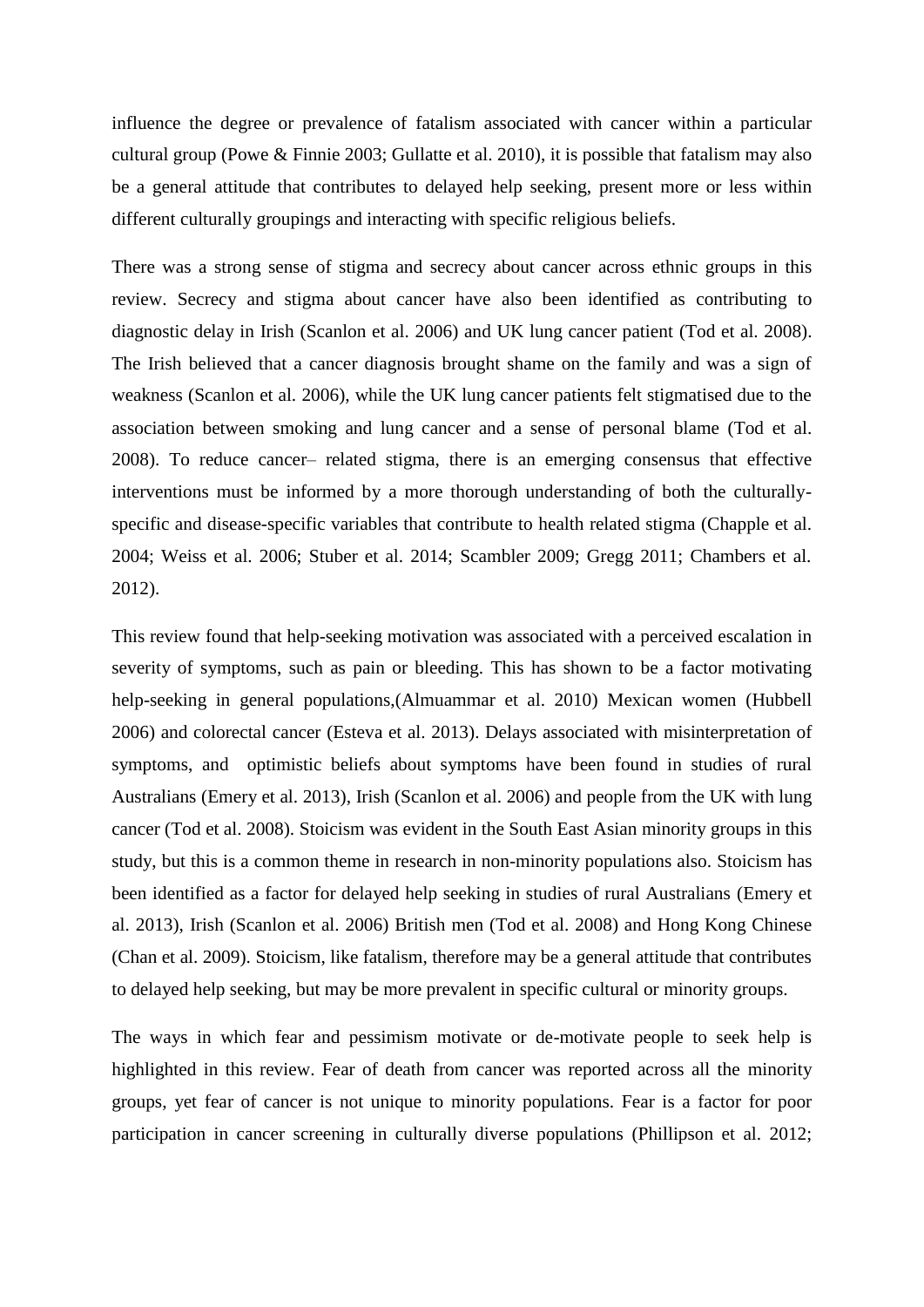Ashing-Giwa et al. 2010; Waller et al. 2009) and help-seeking in the general population (Tod et al. 2008; Scanlon et al. 2006; Almuammar et al. 2010; Macleod et al. 2009).

The ICBP survey in the UK, Denmark, Norway, Sweden, Australia and Canada explored barriers to help-seeking for cancer symptoms. Two barriers that were most relevant to this review were 'worry what the doctor may find' (ranging from 19-25% of the populations) and embarrassment (ranging from 5.8%-14.5% of the populations) (Forbes et al. 2013). It is worth noting though that in some minority groups included in this review, fear had the potential to both motivate and delay help-seeking. Whether this is specific to people of ethnic minority alone requires more investigation.

Knowledge about causes of cancer, symptom awareness, treatment and prognosis were low across all groups. We found variation in health literacy between the groups, however, with Australian Chinese and Arabic, and American Latinos more aware of actual causes of cancer than the other minority groups. This finding has also been reported in other studies of the general populations in the UK and Australia (Waller et al. 2009; Koo et al. 2010). Greater symptom awareness in the American Latino, Australian Arabic and Chinese and South Asians may be due to more effective delivery of health care information in those settings, but may also relate to wider issues of social equality. Gender (i.e. being female), education level and income have also been shown to be associated with awareness of symptoms for colorectal cancer in Malaysian and Chinese (Loh et al. 2013). The observations about symptom awareness in minority populations may at least be in part due to inequalities in education and income (Marmot 2005). Associations between older age, lower socioeconomic status, lower education level and diagnostic delay for symptomatic cancer have been established in general population studies (Macleod et al. 2009; Scanlon et al. 2006; Neal & Allgar 2005). Similarly, poorer cancer symptom awareness has been identified in the general population in the UK.(Simon et al. 2010) (Mitchell et al. 2008) However, pre-hospital diagnostic delays are longer for people from culturally diverse backgrounds in general, compared to the majority population (Ashing-Giwa et al. 2010; Gorin et al. 2006; Gwyn et al. 2004) and therefore probably not entirely related to social deprivation.

A number of methodological processes and strategies were implemented to ensure a rigorous and systematic approach was adopted for this review and meta-synthesis. An experienced research team comprising people from a diverse range of social science and clinical research backgrounds conducted this study. The studies were appraised for relevance to the question,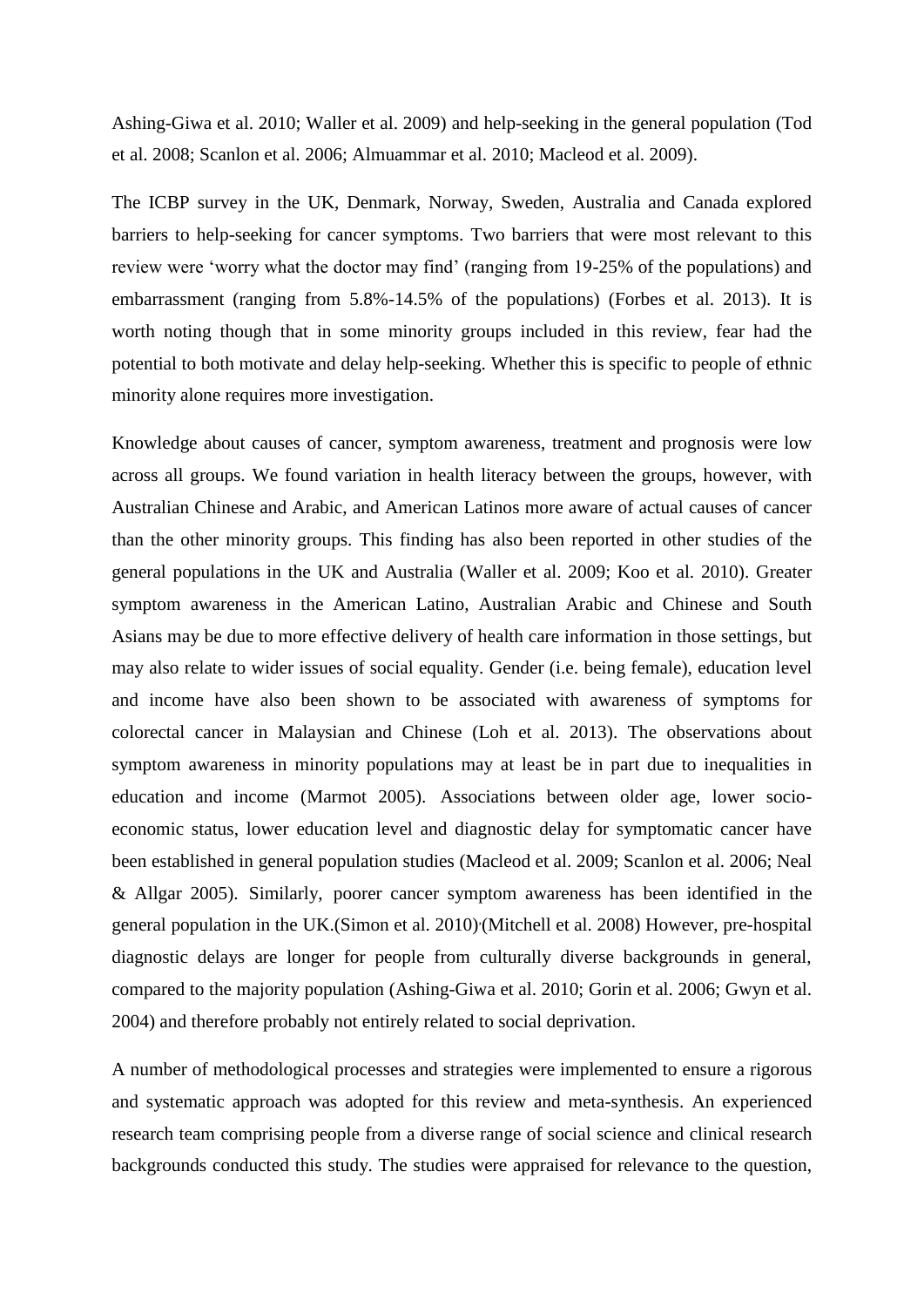reporting and methodological rigour, according to established criteria to ensure that included studies were of medium to high quality. 'Critical Interpretative Synthesis' methods were applied to synthesise the studies' findings and develop the categories and themes. Limitations to meta-synthesis in general are that they're-interpret' researcher interpretations of original findings. The CIS method, however, is a rigorous approach and the steps can be reproduced by other researchers which engenders more robust findings. The included studies had adequate geographical diversity, considering the paucity of research with adequate representation from people from ethnic minorities. The majority (86%) of the participants in these studies were women and more than half focussed on breast cancer. None of the studies had comparator groups of the local population to try and disentangle local versus ethnicity specific factors.

Despite initiatives to increase participation in research by ethnic minority groups barriers remain (Diaz 2012; Durant et al. 2007). Suggestions for increasing participation include establishing trust with individuals, and forming collaborative relationships with health care providers and community leaders who lend their support with both establishing trust and recruitment (Diaz 2012). There are also higher costs associated with interpreting during interviews and translation of materials such as participant information, consent forms and questionnaires and complex issues also arise when using data collected with the assistance of interpreters (Ingvarsdotter et al. 2012). Notwithstanding these complexities, it is essential that culturally diversity is represented in health care research considering the degree of cultural diversity due to migration in many developed countries.

The paucity of studies exploring the impact of cancer beliefs on timely cancer diagnosis in ethnic minority populations highlights a need to conduct more in-depth studies. The majority of cancer research with minority populations has focussed on participation in cancer screening programs, which tends to be lower than in the general population (Phillipson et al. 2012; Lesjak et al. 1999; Koo et al. 2010; Javanparast et al. 2010; Severino 2009; Aminisani et al. 2012; Tu et al. 2006; Anon 2012). Interventions to increase participation in screening in culturally diverse populations have either not been evaluated, or have had minimal difference on screening uptake (Masi et al. 2007; Lu et al. 2012; Phillipson et al. 2012). Development of community interventions, tailored to the specific beliefs and barriers to help-seeking for each cultural group, are necessary to reduce delays in diagnosing symptomatic cancer. This review may be helpful to inform these interventions, however, may not be applicable for ethnic minority groups where data is not yet available.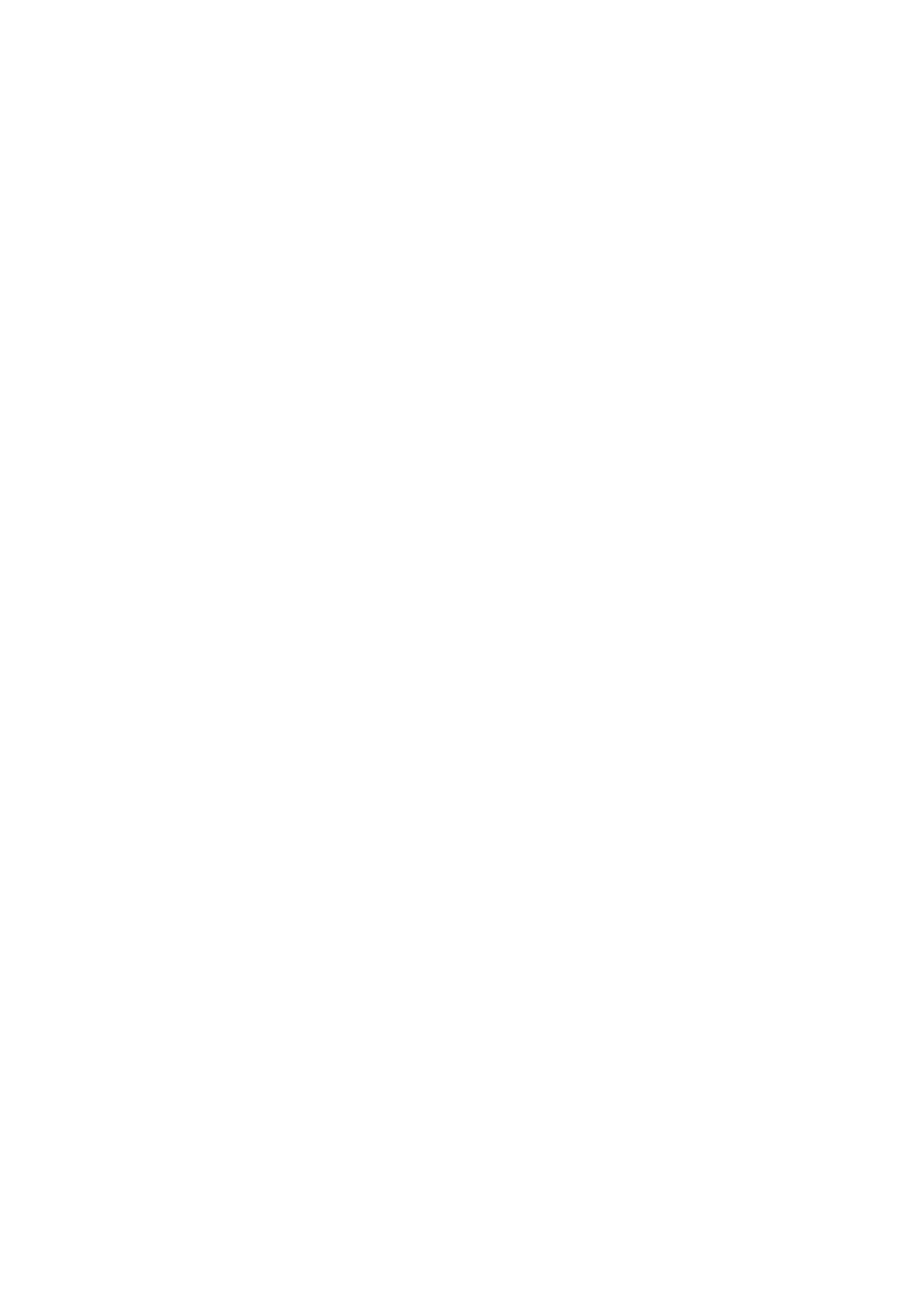# **References**

- Almuammar, a., Dryden, C. & Burr, J. a., 2010. Factors associated with late presentation of cancer: a limited literature review. *Journal of Radiotherapy in Practice*, 9(02), pp.117– 123. Available at: http://www.journals.cambridge.org/abstract\_S146039690999029X [Accessed January 7, 2014].
- Aminisani, N., Armstrong, B.K. & Canfell, K., 2012. Cervical cancer screening in Middle Eastern and Asian migrants to Australia: A record linkage study. *Cancer Epidemiology*, 36(6), pp.e394–e400. Available at: http://www.sciencedirect.com/science/article/pii/S187778211200118X.
- Anon, 2012. Barriers to and facilitators of colorectal cancer screening in different population subgroups in Adelaide South Australia . *MJA*, 196(8), pp.521–523.
- Ashing-Giwa, K.T. et al., 2010. Diagnostic and therapeutic delays among a multiethnic sample of breast and cervical cancer survivors. *Cancer*, 116(13), pp.3195–204. Available at: http://www.ncbi.nlm.nih.gov/pubmed/20564623 [Accessed September 28, 2013].
- Barnett-Page, E. & Thomas, J., 2009. Methods for the synthesis of qualitative research: a critical review. *BMC medical research methodology*, 9, p.59. Available at: http://www.pubmedcentral.nih.gov/articlerender.fcgi?artid=3224695&tool=pmcentrez& rendertype=abstract [Accessed April 29, 2014].
- Britten, N. et al., 2002. Using meta ethnography to synthesise qualitative research: a worked example. *Journal of health services research & policy*, 7(4), pp.209–15. Available at: http://www.ncbi.nlm.nih.gov/pubmed/12425780.
- CASP UK, 2013. CASP Qualitative Checklist. , pp.3–8. Available at: http://www.caspuk.net/.
- Chambers, S.K. et al., 2012. A systematic review of the impact of stigma and nihilism on lung cancer outcomes. *BMC cancer*, 12(1), p.184. Available at: http://www.pubmedcentral.nih.gov/articlerender.fcgi?artid=3517321&tool=pmcentrez& rendertype=abstract [Accessed September 18, 2014].
- Chan, M. et al., 2009. Factors influencing delayed presentation with symptomatic breast cancer in Hong Kong Chinese women. *Health and Health Services Research Fund*, 15(3).
- Chapple, a, Ziebland, S. & McPherson, a, 2004. Stigma, shame, and blame experienced by patients with lung cancer: qualitative study. *BMJ (Clinical research ed.)*, 328(7454), p.1470. Available at: http://www.pubmedcentral.nih.gov/articlerender.fcgi?artid=428516&tool=pmcentrez&r endertype=abstract [Accessed September 18, 2014].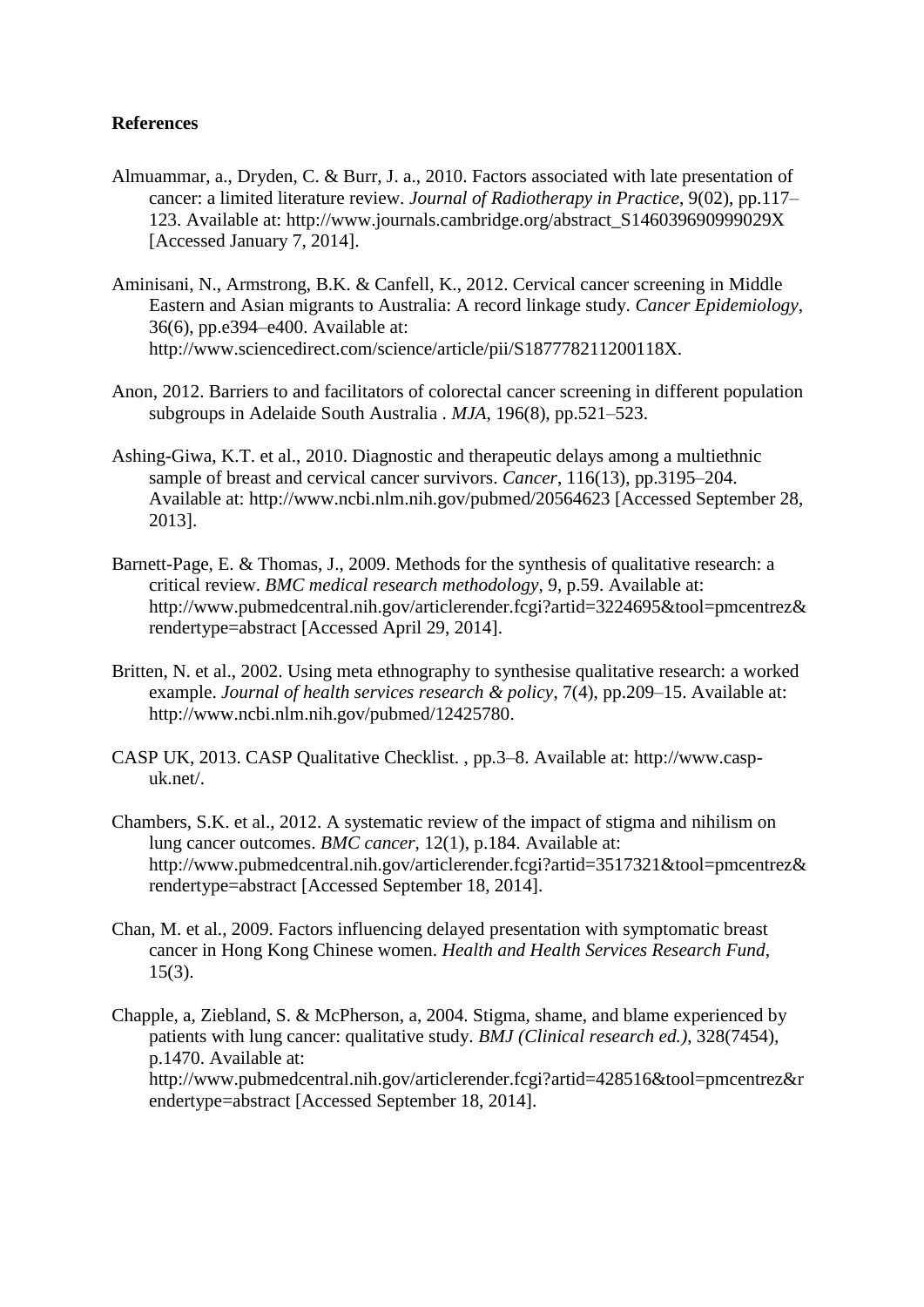- CSDH, 2008. *Closing the gap in a generation: Health equity through action on the social determinants of health Final Report of the Commission on Social Determinants of Health.*, Geneva,.
- Dein, S., 2004. Personal view Explanatory models of and attitudes towards. *The lancet oncology*, 5(2), pp.119–124.
- Diaz, V., 2012. Encouraging participation of minorities in research studies. *Annals of Family Medicine*, 10(4), pp.372–373.
- Dixon-Woods, M. et al., 2006a. Conducting a critical interpretive synthesis of the literature on access to healthcare by vulnerable groups. *BMC medical research methodology*, 6, p.35.
- Dixon-Woods, M. et al., 2006b. Conducting a critical interpretive synthesis of the literature on access to healthcare by vulnerable groups. *BMC medical research methodology*, 6, p.35. Available at: http://www.pubmedcentral.nih.gov/articlerender.fcgi?artid=1559637&tool=pmcentrez& rendertype=abstract [Accessed April 30, 2014].
- Durant, R.W. et al., 2007. Participation in research studies: factors associated with failing to meet minority recruitment goals. *Annals of Epidemiology*, 17, pp.634–642.
- Emery, J.D. et al., 2013. Diagnosing cancer in the bush: a mixed-methods study of symptom appraisal and help-seeking behaviour in people with cancer from rural Western Australia. *Family practice*, 30(3), pp.294–301. Available at: http://www.ncbi.nlm.nih.gov/pubmed/23363540 [Accessed February 26, 2014].
- Esteva, M. et al., 2013. Factors related with symptom duration until diagnosis and treatment of symptomatic colorectal cancer. *BMC cancer*, 13, p.87. Available at: http://www.pubmedcentral.nih.gov/articlerender.fcgi?artid=3598975&tool=pmcentrez& rendertype=abstract [Accessed September 29, 2013].
- Evans, S. et al., 2008. Investigating Black-White differences in prostate cancer prognosis: A systematic review and meta-analysis. *International journal of cancer. Journal international du cancer*, 123(2), pp.430–5. Available at: http://www.ncbi.nlm.nih.gov/pubmed/18452170 [Accessed May 16, 2014].
- Forbes, L.J.L. et al., 2013. Differences in cancer awareness and beliefs between Australia, Canada, Denmark, Norway, Sweden and the UK (the International Cancer Benchmarking Partnership): do they contribute to differences in cancer survival? *British journal of cancer*, 108(2), pp.292–300. Available at: http://www.pubmedcentral.nih.gov/articlerender.fcgi?artid=3566814&tool=pmcentrez& rendertype=abstract [Accessed July 18, 2014].
- Gorin, S.S. et al., 2006. Delays in breast cancer diagnosis and treatment by racial/ethnic group. *Archives of internal medicine*, 166(20), pp.2244–52. Available at: http://www.ncbi.nlm.nih.gov/pubmed/17101943.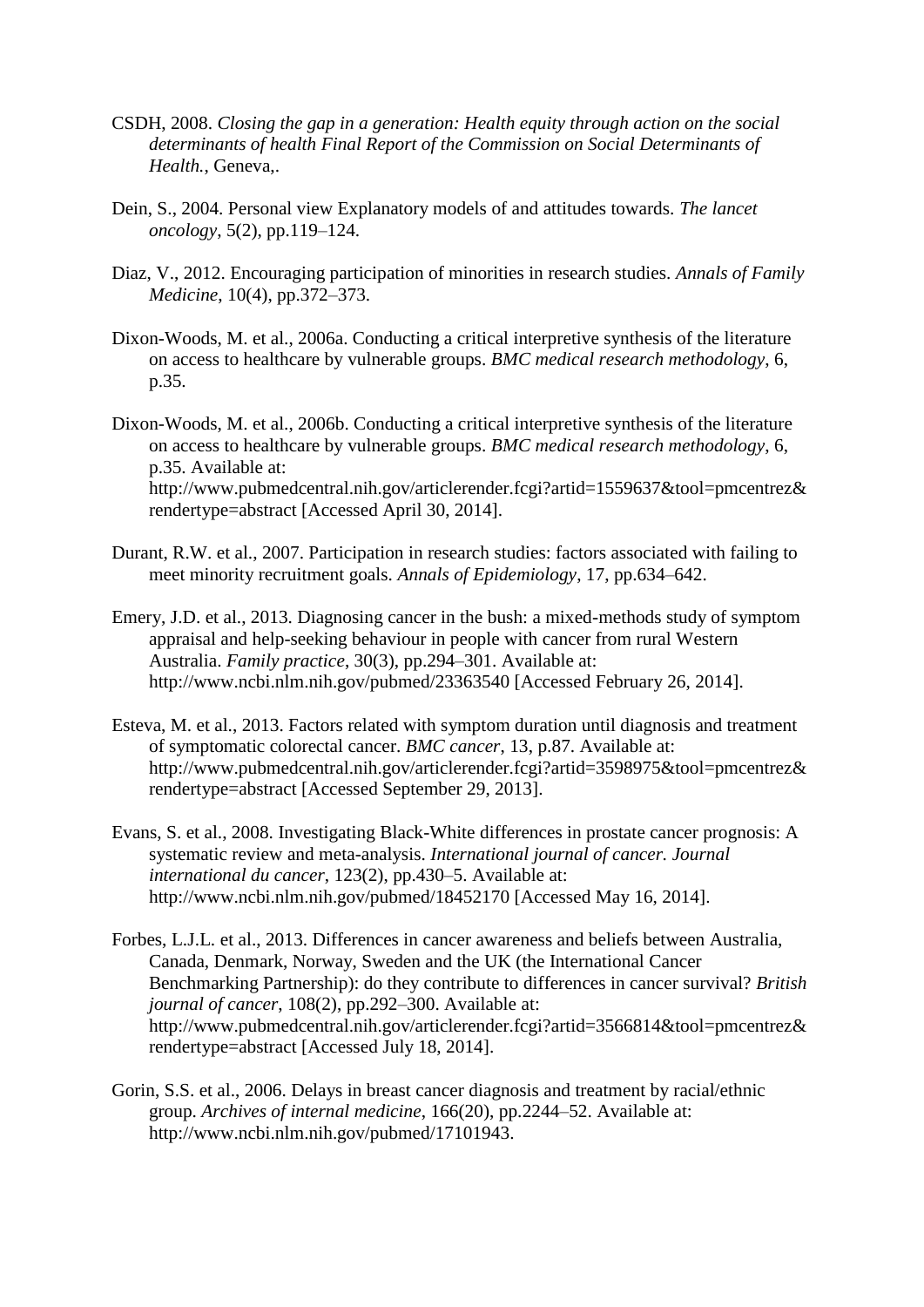- Gregg, J.L., 2011. An Unanticipated Source of Hope: Stigma and Cervical Cancer in Brazil. *Medical Anthropology Quarterly*, 25(1), pp.70–84. Available at: http://doi.wiley.com/10.1111/j.1548-1387.2010.01137.x [Accessed September 18, 2014].
- Gullatte, M.M. et al., 2010. Religiosity, spirituality, and cancer fatalism beliefs on delay in breast cancer diagnosis in African American women. *Journal of religion and health*, 49(1), pp.62–72. Available at: http://www.ncbi.nlm.nih.gov/pubmed/19184437 [Accessed April 11, 2014].
- Gwyn, K. et al., 2004. Racial differences in diagnosis, treatment, and clinical delays in a population-based study of patients with newly diagnosed breast carcinoma. *Cancer*, 100(8), pp.1595–604. Available at: http://www.ncbi.nlm.nih.gov/pubmed/15073845 [Accessed April 11, 2014].
- Harun, A., Harrison, J.D. & Young, J.M., 2013. Interventions to improve patient participation in the treatment process for culturally and linguistically diverse people with cancer: A systematic review. *Asia-Pacific Journal of Clinical Oncology*, 9(2), pp.99–109. Available at: http://dx.doi.org/10.1111/j.1743-7563.2012.01531.x.
- Hubbell, A.P., 2006. Mexican American women in a rural area and barriers to their ability to enact protective behaviors against breast cancer. *Health communication*, 20(1), pp.35– 44. Available at: http://www.ncbi.nlm.nih.gov/pubmed/16813487.
- Ingvarsdotter, K., Johnsdotter, S. & Östman, M., 2012. Lost in interpretation:The use of interpreters in research on mental ill health. *The International journal of social psychiatry*, 58(1), pp.34–40. Available at: http://www.ncbi.nlm.nih.gov/pubmed/20833705 [Accessed June 8, 2014].
- Javanparast, S. et al., 2010. How equitable are colorectal cancer screening programs which include FOBTs? A review of qualitative and quantitative studies. *Preventive Medicine*, 50(4), pp.165–172. Available at: http://www.sciencedirect.com/science/article/pii/S0091743510000587.
- Kolahdooz, F. et al., 2014. Knowledge, attitudes, and behaviours towards cancer screening in indigenous populations: a systematic review. *The Lancet. Oncology*, 15(11), pp.e504– e516. Available at: http://www.ncbi.nlm.nih.gov/pubmed/25281469 [Accessed November 12, 2014].
- Koo, J.H. et al., 2010. Knowledge, perception and practices of colorectal cancer screening in an ethnically diverse population. *Cancer Epidemiology*, 34(5), pp.604–610. Available at: http://www.sciencedirect.com/science/article/pii/S1877782110001050.
- Lesjak, M., Hua, M. & Ward, J., 1999. Cervical screening among immigrant Vietnamese women seen in general practice: current rates, predictors and potential recruitment strategies. *Australian and New Zealand Journal of Public Health*, 23(2), pp.168–173. Available at: http://dx.doi.org/10.1111/j.1467-842X.1999.tb01229.x.
- Lipworth, W.L. et al., 2010. Beliefs and beyond: what can we learn from qualitative studies of lay people's understandings of cancer risk? *Health expectations : an international*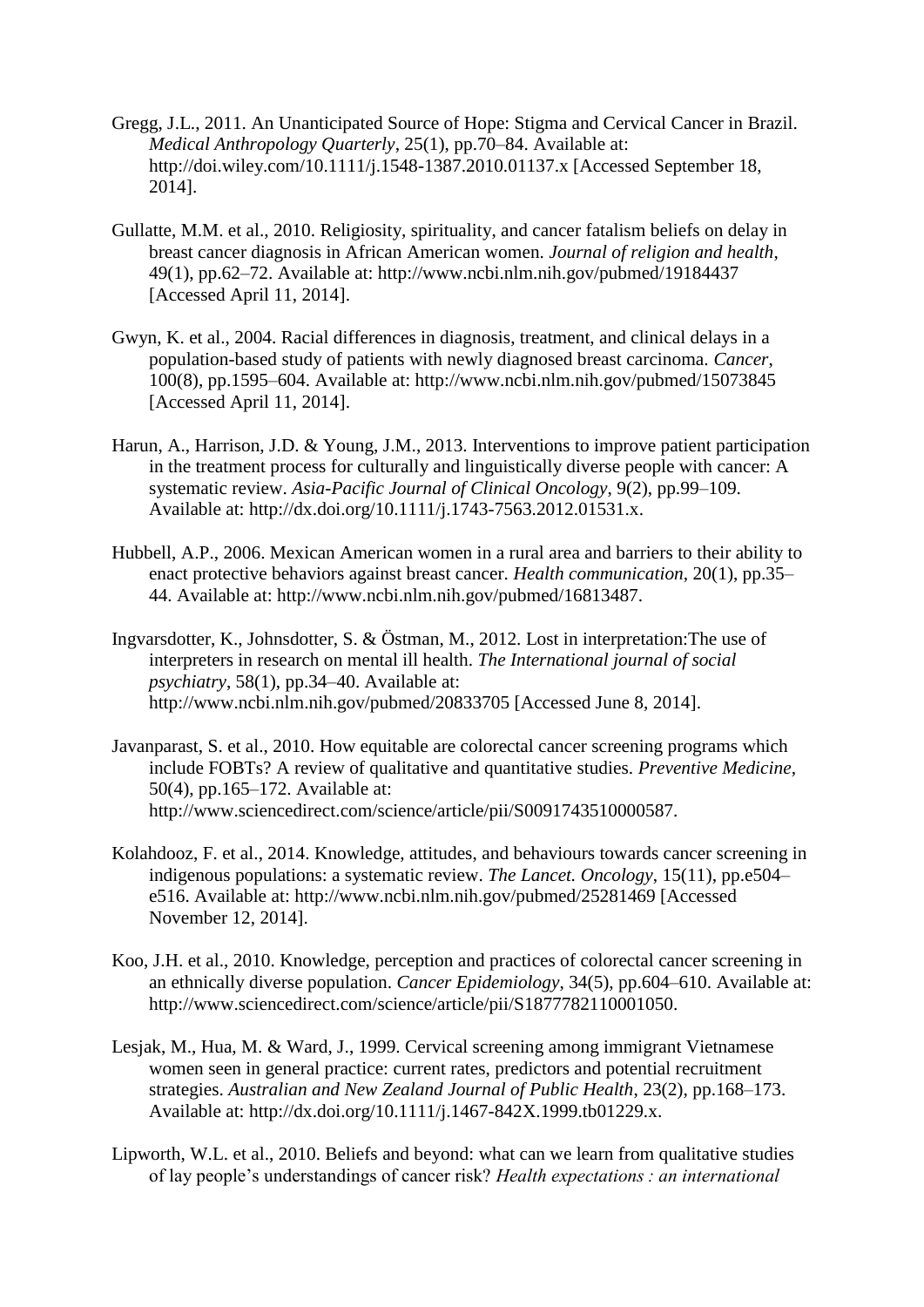*journal of public participation in health care and health policy*, 13(2), pp.113–24. Available at: http://www.ncbi.nlm.nih.gov/pubmed/20536535 [Accessed May 29, 2014].

- Loh, K.W. et al., 2013. Sociodemographic predictors of recall and recognition of colorectal cancer symptoms and anticipated delay in help- seeking in a multiethnic Asian population. *Asian Pacific journal of cancer prevention : APJCP*, 14(6), pp.3799–804. Available at: http://www.ncbi.nlm.nih.gov/pubmed/23886185.
- Lu, M. et al., 2012. A systematic review of interventions to increase breast and cervical cancer screening uptake among Asian women. *BMC Public Health*, 12(1), pp.1–16. Available at: http://dx.doi.org/10.1186/1471-2458-12-413.
- Macleod, U. et al., 2009. Risk factors for delayed presentation and referral of symptomatic cancer: evidence for common cancers. *British journal of cancer*, 101 Suppl (S2), pp.S92–S101. Available at: http://www.pubmedcentral.nih.gov/articlerender.fcgi?artid=2790698&tool=pmcentrez& rendertype=abstract [Accessed September 26, 2013].
- Marmot, M., 2005. Public Health Social determinants of health inequalities. *Lancet*, 365, pp.1099–1104.
- Martins, T., Hamilton, W. & Ukoumunne, O.C., 2013. Ethnic inequalities in time to diagnosis of cancer: a systematic review. *BMC family practice*, 14, p.197. Available at: http://www.pubmedcentral.nih.gov/articlerender.fcgi?artid=3878039&tool=pmcentrez& rendertype=abstract.
- Masi, C.M., Blackman, D.J. & Peek, M.E., 2007a. Interventions to enhance breast cancer screening, diagnosis, and treatment among racial and ethnic minority women. *Medical care research and review : MCRR*, 64(5 Suppl), p.195S–242S. Available at: http://www.pubmedcentral.nih.gov/articlerender.fcgi?artid=2657605&tool=pmcentrez& rendertype=abstract [Accessed May 16, 2014].
- Masi, C.M., Blackman, D.J. & Peek, M.E., 2007b. Interventions to enhance breast cancer screening, diagnosis, and treatment among racial and ethnic minority women. *Medical care research and review : MCRR*, 64(5 Suppl), p.195S–242S.
- Miles, M.. & Huberman, A.., 1994. *Qualitative Data Analysis: An Expanded Sourcebook.* 2nd ed., London, UK.: Sage Publications.
- Mitchell, E. et al., 2008. Influences on pre-hospital delay in the diagnosis of colorectal cancer: a systematic review. *British journal of cancer*, 98(1), pp.60–70. Available at: http://www.pubmedcentral.nih.gov/articlerender.fcgi?artid=2359711&tool=pmcentrez& rendertype=abstract [Accessed May 25, 2014].
- Neal, R.D. & Allgar, V.L., 2005. Sociodemographic factors and delays in the diagnosis of six cancers: analysis of data from the "National Survey of NHS Patients: Cancer". *British journal of cancer*, 92(11), pp.1971–5. Available at: http://www.pubmedcentral.nih.gov/articlerender.fcgi?artid=2361785&tool=pmcentrez& rendertype=abstract [Accessed June 8, 2014].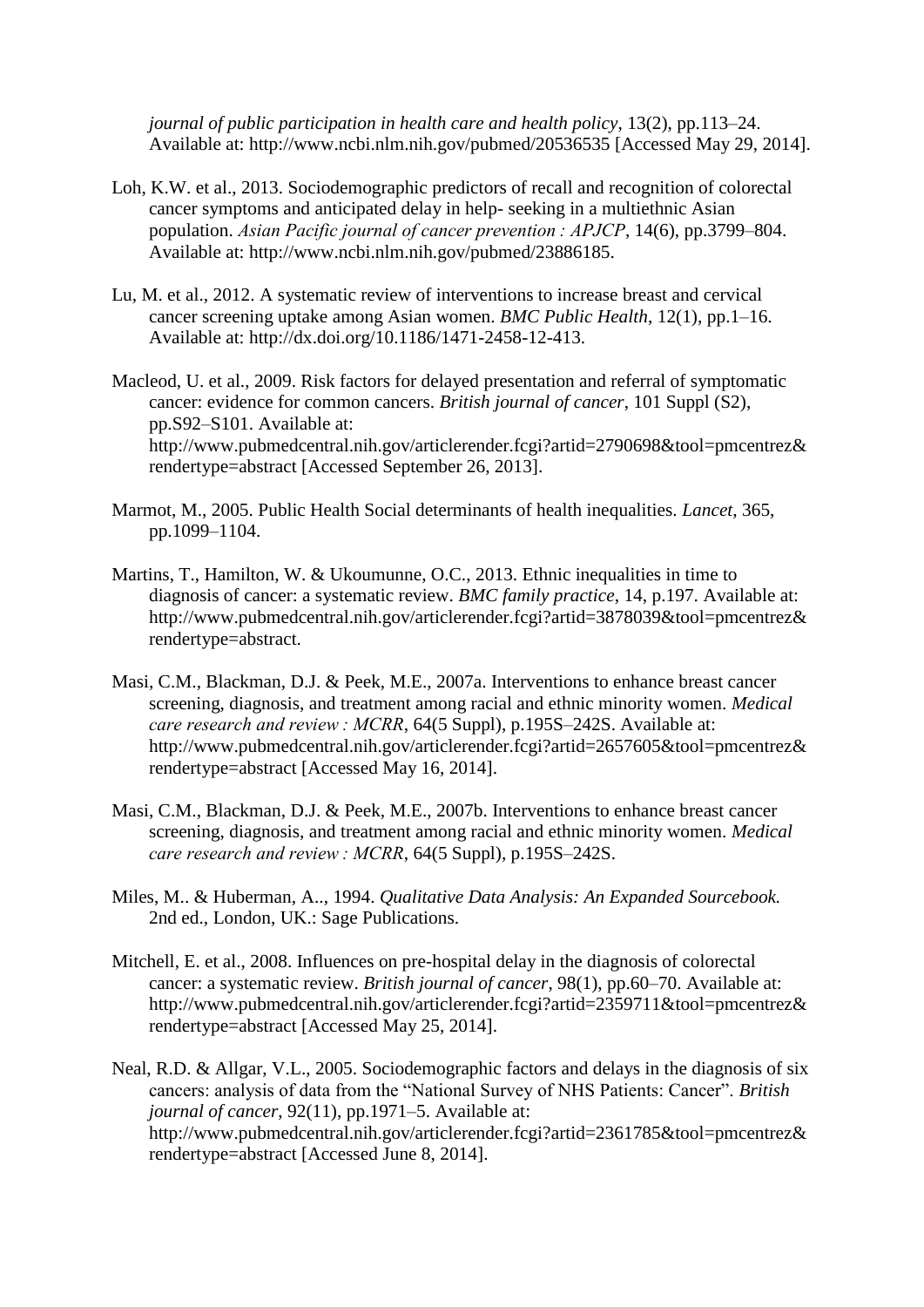- Parsons, C.R. & Walmsley, T.L., 2011. Where on Earth is Everybody ? The Evolution of Global Bilateral Migration 1960 – 2000. , (June).
- Phillipson, L., Larsen-truong, K. & Jones, S., 2012. Improving cancer outcomes among culturally and linguistically diverse communities : a rapid review. , (December).
- Powe, B. & Finnie, R., 2003. Cancer Fatalism: the state of the science. *Cancer Nursing*, 26(6), pp.454–467.
- Richards, M. a, 2009. The size of the prize for earlier diagnosis of cancer in England. *British journal of cancer*, 101 Suppl (S2), pp. S125–9. Available at: http://www.pubmedcentral.nih.gov/articlerender.fcgi?artid=2790715&tool=pmcentrez& rendertype=abstract [Accessed January 25, 2014].
- Sandelowski, M., Docherty, S. & Emden, C., 1997. Focus on qualitative methods. Qualitative metasynthesis: issues and techniques. *Research in nursing & health*, 20(4), pp.365–71. Available at: http://www.ncbi.nlm.nih.gov/pubmed/9256882.
- Scambler, G., 2009. Health-related stigma. *Sociology of health & illness*, 31(3), pp.441–55. Available at: http://www.ncbi.nlm.nih.gov/pubmed/19366430 [Accessed September 18, 2014].
- Scanlon, K. et al., 2006. Potential barriers to prevention of cancers and to early cancer detection among Irish people living in Britain: a qualitative study. *Ethnicity & health*, 11(3), pp.325–41. Available at: http://www.ncbi.nlm.nih.gov/pubmed/16774881 [Accessed April 11, 2014].

Severino, G., 2009. Attitudes towards and beliefs about colorectal cancer and screening using the faecal occult blood test within the Italian-Australian community. *Asian Pacific journal of cancer prevention*, 10(3), pp.387–394. Available at: http://findit.library.uwa.edu.au/sfxlcl3?ctx\_ver=Z39.88- 2004&ctx\_enc=info%3Aofi%2Fenc%3AUTF-8&ctx\_tim=2013-07- 31T14%3A57%3A14IST&url\_ver=Z39.88- 2004&url\_ctx\_fmt=infofi%2Ffmt%3Akev%3Amtx%3Actx&rfr\_id=info%3Asid%2Fpri mo.exlibrisgroup.com%3Aprimo3-Articlemedline&rft\_val\_fmt=info%3Aofi%2Ffmt%3Akev%3Amtx%3Aarticle&rft.genre=artic le&rft.atitle=Attitudes towards and beliefs about colorectal cancer and screening using the faecal occult blood test within the Italian-Australian community.&rft.jtitle=Asia.

Shen, L., Condit, C.M. & Wright, L., 2010. The psychometric property and validation of a fatalism scale. *Psychology & Health*, 24(5), pp.597–613.

Simon, A.E. et al., 2010. Patient delay in presentation of possible cancer symptoms: the contribution of knowledge and attitudes in a population sample from the United kingdom. *Cancer epidemiology, biomarkers & prevention : a publication of the American Association for Cancer Research, cosponsored by the American Society of Preventive Oncology*, 19(9), pp.2272–7. Available at: http://www.pubmedcentral.nih.gov/articlerender.fcgi?artid=2938472&tool=pmcentrez& rendertype=abstract [Accessed September 28, 2013].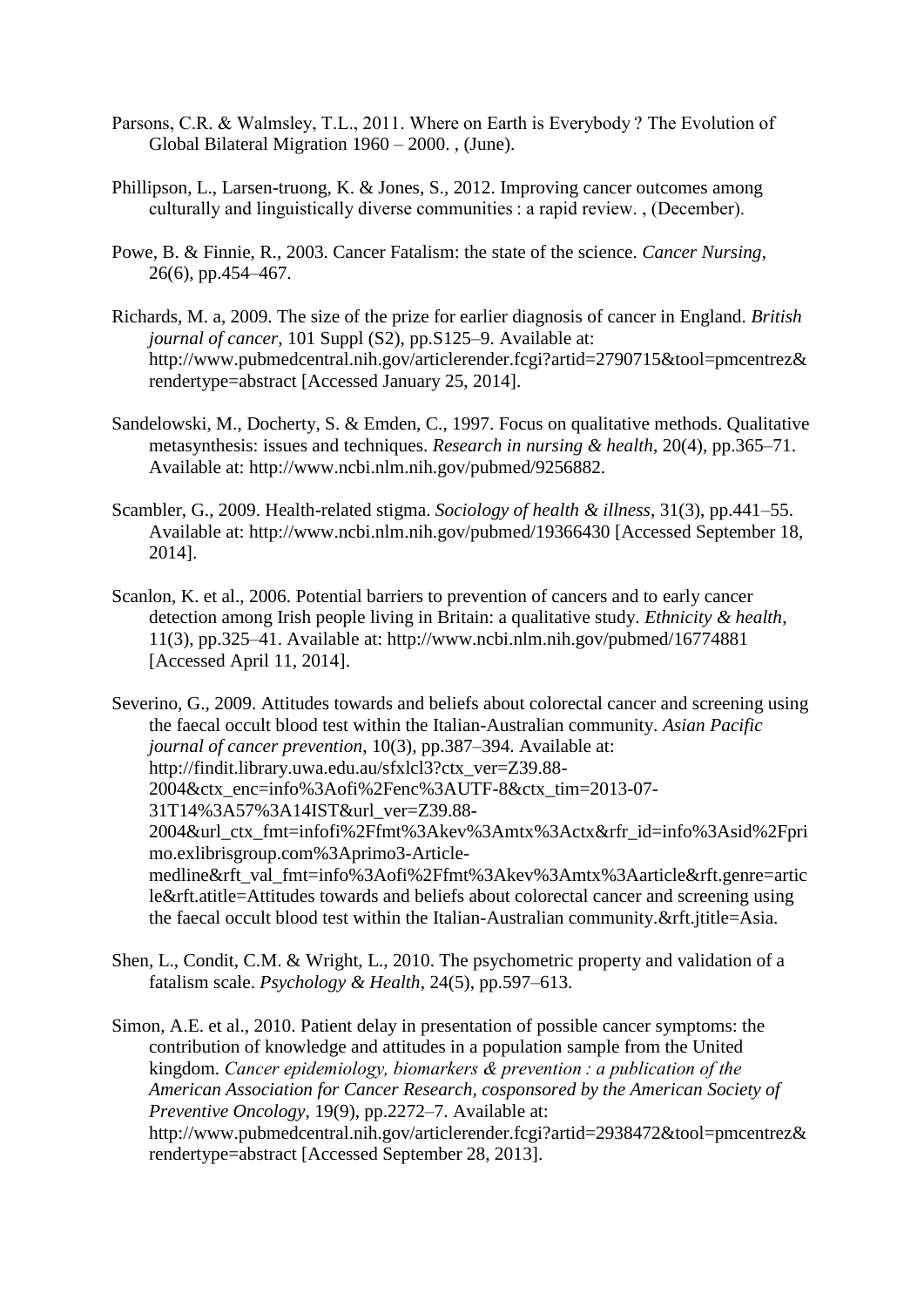- Sociocultural Research Consultants ("SCRC"), 2014. Dedoose: Great Research Made Easy. Available at: htp://dedoose.com.
- Stuber, J., Meyer, I. & Link, B., 2014. Stigma, prejudice, discrimination and health. *Social Science & Medicine*, 67(3), pp.351–357.
- Taib, N.A., Yip, C.-H. & Low, W.-Y., 2011. Recognising symptoms of breast cancer as a reason for delayed presentation in Asian women--the psycho-socio-cultural model for breast symptom appraisal: opportunities for intervention. *Asian Pacific journal of cancer prevention : APJCP*, 12(6), pp.1601–8. Available at: http://www.ncbi.nlm.nih.gov/pubmed/22126506.
- Thomas, E.C., 2004. African American Women??s Breast Memories, Cancer Beliefs, and Screening Behaviors. *Cancer Nursing*, 27(4), pp.295–302. Available at: http://content.wkhealth.com/linkback/openurl?sid=WKPTLP:landingpage&an=0000282 0-200407000-00006.
- Tod, A.M., Craven, J. & Allmark, P., 2008. Diagnostic delay in lung cancer: a qualitative study. *Journal of advanced nursing*, 61(3), pp.336–43. Available at: http://www.ncbi.nlm.nih.gov/pubmed/18197868 [Accessed April 11, 2014].
- Tong, A., Sainsbury, P. & Craig, J., 2007. Consolidated criteria for reporting qualitative research (COREQ): a 32-item checklist for interviews and focus groups. *International journal for quality in health care : journal of the International Society for Quality in Health Care / ISQua*, 19(6), pp.349–57. Available at: http://www.ncbi.nlm.nih.gov/pubmed/17872937.
- Tørring, M.L. et al., 2013. Evidence of increasing mortality with longer diagnostic intervals for five common cancers: A cohort study in primary care. *European journal of cancer (Oxford, England : 1990)*. Available at: http://www.ncbi.nlm.nih.gov/pubmed/23453935 [Accessed January 25, 2014].
- Tørring, M.L. et al., 2011. Time to diagnosis and mortality in colorectal cancer: a cohort study in primary care. *British journal of cancer*, 104(6), pp.934–40. Available at: http://www.pubmedcentral.nih.gov/articlerender.fcgi?artid=3065288&tool=pmcentrez& rendertype=abstract [Accessed January 25, 2014].
- Tu, S.-P. et al., 2006. Promoting culturally appropriate colorectal cancer screening through a health educator. *Cancer*, 107(5), pp.959–966. Available at: http://dx.doi.org/10.1002/cncr.22091.
- Waller, J. et al., 2009. Awareness of cancer symptoms and anticipated help seeking among ethnic minority groups in England. *British journal of cancer*, 101 Suppl (S2), pp.S24– 30. Available at: http://www.pubmedcentral.nih.gov/articlerender.fcgi?artid=2790709&tool=pmcentrez& rendertype=abstract [Accessed September 26, 2013].
- Walter, F. et al., 2012. The Andersen Model of Total Patient Delay: a systematic review of its application in cancer diagnosis. *Journal of health services research & policy*, 17(2), pp.110–8. Available at: